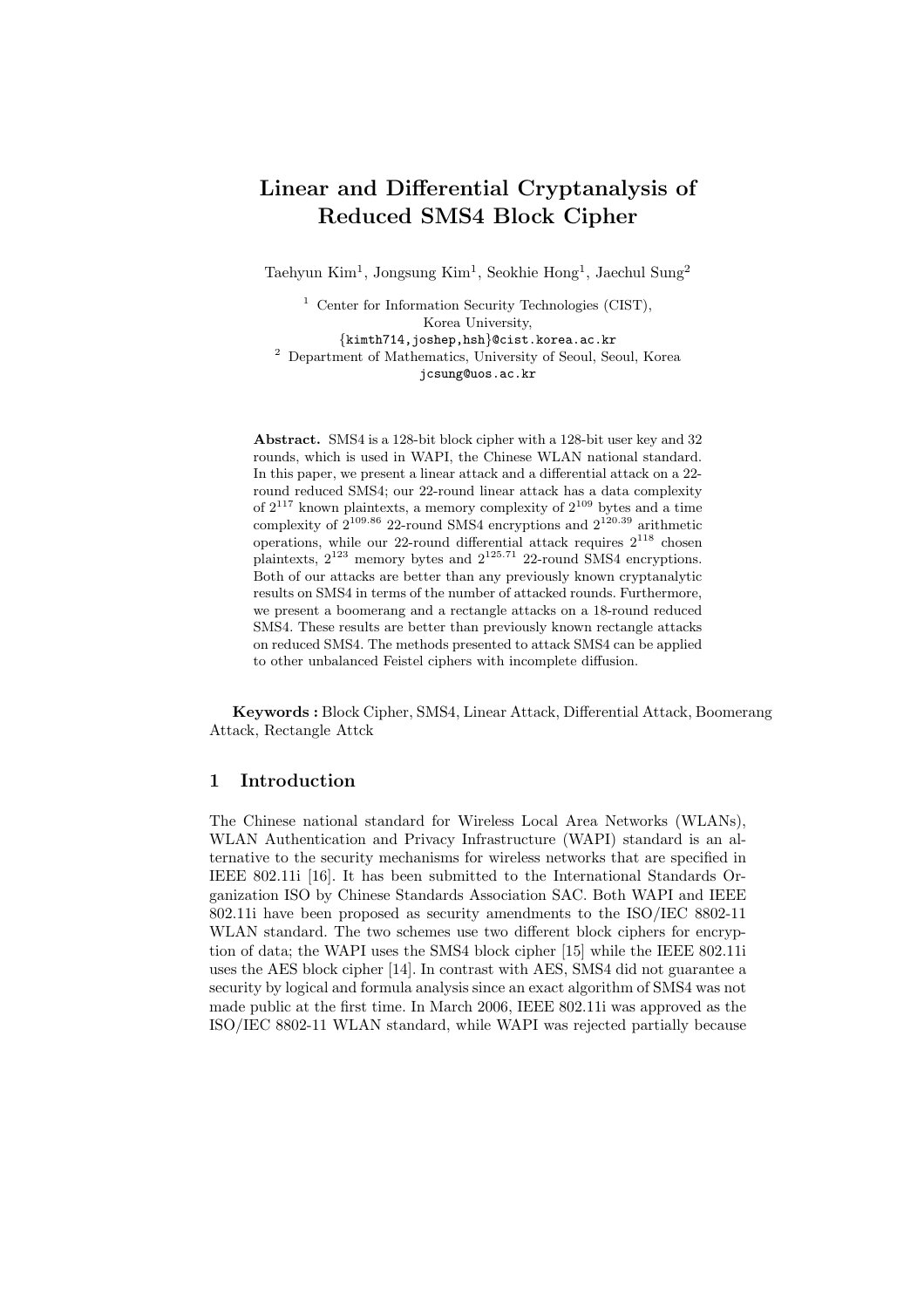| Attack Type                  | Rounds | Complexity      |              |                                          |  |  |
|------------------------------|--------|-----------------|--------------|------------------------------------------|--|--|
|                              |        | Data            | Memory       | Time                                     |  |  |
| Differential [18]            | 21     | $2^{118}$ CP    | $2^{123}$    | $2^{126.6}$ Enc.                         |  |  |
| Rectangle [18]               | 16     | $2^{125}$ CP    | $2^{125}$    | $2^{116}$ Enc.                           |  |  |
| Impossible differential [11] | 16     | $2^{105}$ CP    | $2^{109}$    | $2^{107}$ Enc.                           |  |  |
| Rectangle [11]               | 14     | $2^{121.82}$ CP | $2^{125.82}$ | $2^{116.66}$ Enc.                        |  |  |
| Integral $[10]$              | 13     | $2^{16}$ CP     | $2^{20}$     | $2^{114}$ Enc.                           |  |  |
| Linear (this paper)          | 22     | $2^{117}$ KP    | $2^{109}$    | $12^{109.86}$<br>Enc. $+2^{120.39}$ A.O. |  |  |
| Differential (this paper)    | 22     | $2^{118}$ CP    | $2^{123}$    | $2^{125.71}$ Enc.                        |  |  |
| Boomerang (this paper)       | 18     | $2^{120}$ ACPS  | $2^{123}$    | $2^{116.83}$ Enc.                        |  |  |
| Rectangle (this paper)       | 18     | $2^{124}$ CP    | $2^{128}$    | $2^{112.83}$ Enc.                        |  |  |

#### Table 1. Summary of cryptanalytic results on SMS4

KP - Known plaintexts, CP - Chosen plaintexts

ACPS - Adaptive Chosen plaintexts and ciphertexts

Memory is measured in Bytes

Enc - Encryption units, A.O. - Arithmetic operation

of uncertainties regarding the security of the undisclosed SMS4 cipher. However, because WAPI is still officially mandated for Chinese national standard, WAPI continues to be used in the Chinese WLAN industry and many international corporations, such as SONY, which support WAPI in relevant products.

The SMS4 cipher [15], which was released in January 2006, is a 128-bit block cipher with a 128-bit user key and 32 rounds. So far, there have been several attacks on reduced SMS4; a 21-round differential attack, 16-round impossible differential and rectangle attacks, and a 13-round integral attack. The best known cryptanalytic result on SMS4 prior to this work is a differential attack on a 21-round reduced SMS4 using a 18-round differential characteristic [18]. In this paper, we present a linear and a differential attacks on a 22-round reduced SMS4 whose cryptanalytic results are better than the previously best known attack. In our 22-round linear and differential attacks, we exploit a new 18-round linear approximation and a previously known 18-round differential (used in the previous 21-round differential attack). Furthermore, we present a boomerang [17] and a rectangle attacks [4] on a 18-round reduced SMS4 which are better than the best known rectangle attack. In order to conduct these attacks, we first devise new 15-round boomerang and rectangle distinguishers and then extend them to 16 round distinguishers using special properties of the unbalanced Feistel structure of SMS4. All our distinguishers used are mainly due to a slow diffusion effect of SMS4. The complexities of our new attacks along with previously known attacks are summarized in Table 1.

The outline of this paper is as follows: in Sect. 2, we introduce the notation used throughout this paper and describe the SMS4 algorithm as well as the methods of linear, differential, boomerang and rectangle attacks. In Sects. 3-5,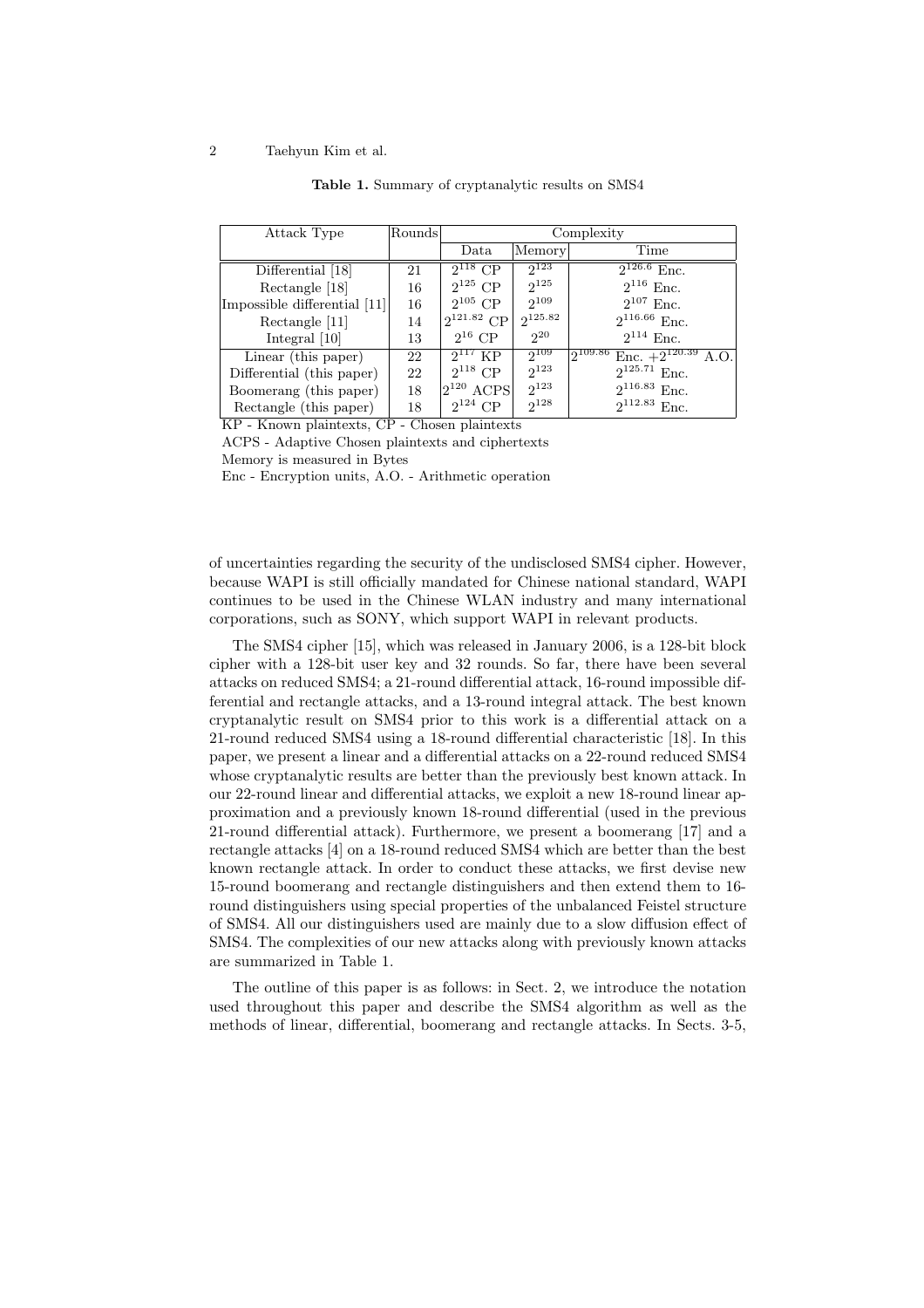we present our linear, differential attacks and boomerang, rectangle attacks on reduced SMS4, and finally we conclude the paper in Sect. 6.

# 2 Preliminaries

# 2.1 Notation

We use the following notation throughout this paper, where the right most bit is referred to as the 0-th bit, i.e., the least significant bit.

- $\oplus$ : bitwise logical exclusive OR (XOR).
- ≪ : left cyclic shift operation.
- ? : arbitrary 32-bit word.
- $-$  || : Concatenation.
- $Sbox(\cdot)$ :  $8 \times 8$  bijective S-box used in SMS4.

 $- X \cdot Y$ : bitwise inner product between two 32-bit word vectors X and Y.

### 2.2 A description of the SMS4 block cipher

SMS4 is a 32-round unbalanced Feistel network whose block and key sizes are both 128 bits. The plaintext is represented as four 32-bit words  $P = (P_0, P_1, P_2, P_3)$ and  $X^i$  denotes the output of the *i*-th round, where  $i = 1, 2, ..., 32$ . The encryption procedure of SMS4 is then as follows:

- 1. Input the plaintext  $X^0 = P = (P_0, P_1, P_2, P_3)$ ,
- 2. For  $i (= 1, 2, ..., 32)$ 
	- $P_{i+3} = P_{i-1} \oplus F(P_i \oplus P_{i+1} \oplus P_{i+2} \oplus RK_i) = P_{i-1} \oplus D(S(P_i \oplus P_{i+1} \oplus$  $P_{i+2} \oplus RK_i)),$

$$
- X^i = (P_i, P_{i+1}, P_{i+2}, P_{i+3}),
$$

3. Output the ciphertext  $X^{32} = (P_{32}, P_{33}, P_{34}, P_{35}),$ 



Fig. 1. (a)  $i$ -th Round of SMS4, (b)  $F$  Function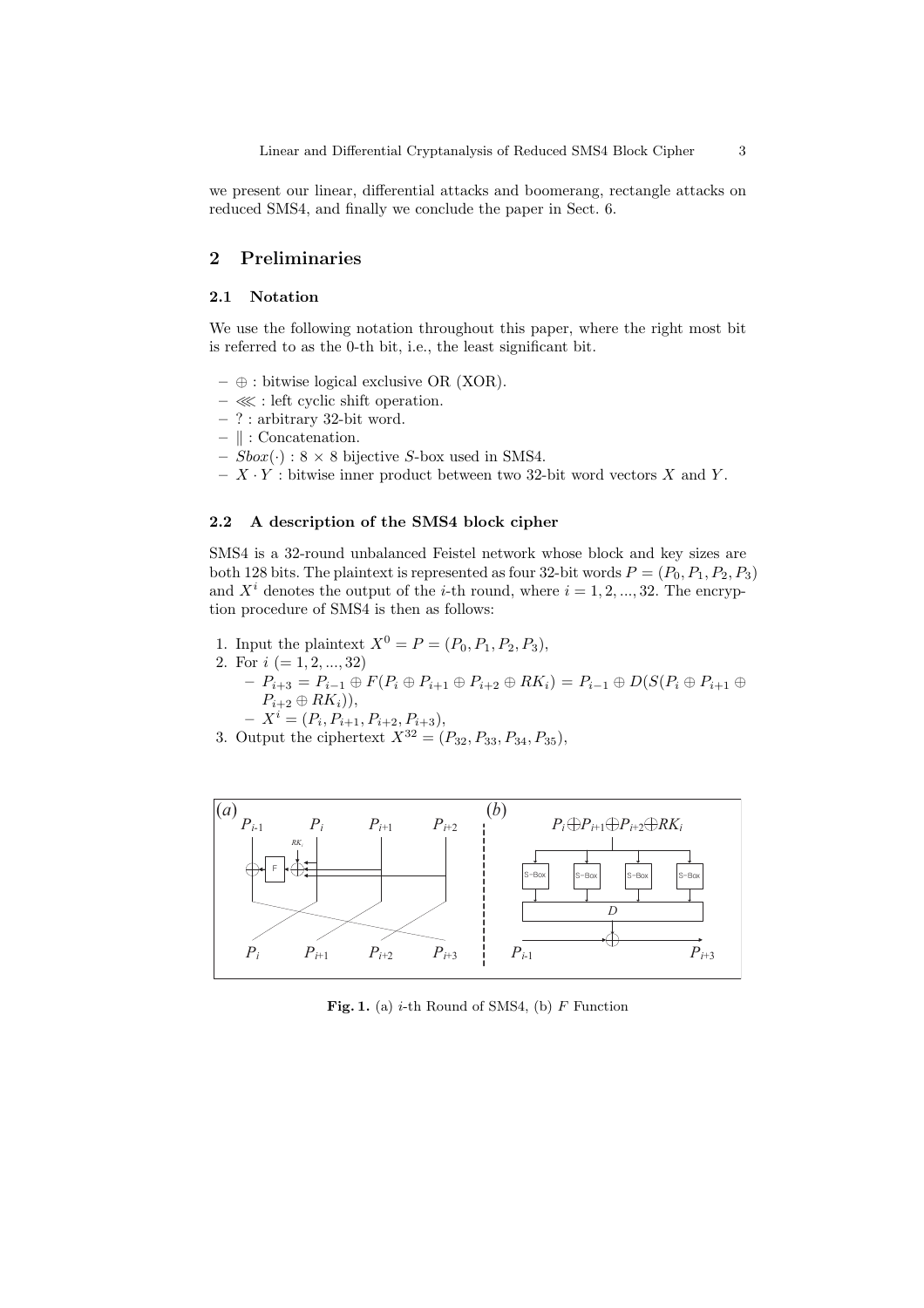|     |               | 0x0 0x1 |     |         |    |             |         |         |         |         |                |                |                |                |                 | $[0x2]0x3]0x4]0x5]0x6]0x7]0x8]0x9]0xa]0xb]0xc]0xd]0xe]0xf$ |
|-----|---------------|---------|-----|---------|----|-------------|---------|---------|---------|---------|----------------|----------------|----------------|----------------|-----------------|------------------------------------------------------------|
| 0x0 | d6            | 90      | e9  | fe      | cc | $_{e1}$     | 3d      | b7      | 16      | b6      | 14             | c2             | 28             | f <sub>b</sub> | 2c              | 05                                                         |
| 0x1 | 2b            | 67      | 9а  | 76      | 2a | be          | 04      | $_{c3}$ | aa      | 44      | 13             | 26             | 49             | 86             | 06              | 99                                                         |
| 0x2 | 9c            | 42      | 50  | f4      | 91 | $\sqrt{e}f$ | 98      | 7a      | 33      | 54      | 0 <sub>b</sub> | 43             | $_{ed}$        | сf             | $_{ac}$         | 62                                                         |
| 0x3 | e4            | b3      | 1c  | a9      | c9 | 08          | e8      | 95      | 80      | df      | 94             | fa             | 75             | 8f             | 3f              | a6                                                         |
| 0x4 | 47            | 07      | a7  | fc      | f3 | 73          | 17      | $^{ba}$ | 83      | 59      | $_{3c}$        | 19             | e6             | 85             | $\overline{4f}$ | a8                                                         |
| 0x5 | 68            | 6b      | 81  | b2      | 71 | 64          | $^{da}$ | $_{8b}$ | f8      | e b     | 0 <sub>f</sub> | 4b             | 70             | 56             | 9d              | 35                                                         |
| 0x6 | $1\mathrm{e}$ | 24      | 0e  | 5e      | 63 | 58          | $^{d1}$ | a2      | 25      | 22      | 7c             | 3 <sub>b</sub> | 01             | 21             | 78              | 87                                                         |
| 0x7 | d4            | 00      | 46  | 57      | 9f | d3          | 27      | 52      | 4c      | 36      | 02             | e7             | a <sub>0</sub> | c4             | $_{c8}$         | 9e                                                         |
| 0x8 | ea            | bf      | 8a  | d e     | 40 | c7          | 38      | b5      | a3      | f7      | f2             | ce             | f9             | 61             | 15              | $_{a1}$                                                    |
| 0x9 | e0            | ae      | 5d  | a4      | 9b | 34          | 1 a     | 55      | ad      | 93      | 32             | 30             | f5             | 8с             | $^{b1}$         | $_{e3}$                                                    |
| 0xa | 1 d           | f6      | e2  | $_{2e}$ | 82 | 66          | ca      | 60      | $_{c0}$ | 29      | 23             | ab             | 0d             | 53             | 4e              | 6f                                                         |
| 0xb | d5            | db      | 37  | 45      | de | fd          | 8e      | 2f      | 03      | f f     | 6а             | 72             | 6d             | 6с             | 5b              | 51                                                         |
| 0xc | 8d            | $_{1b}$ | a f | 92      | bb | dd          | $_{bc}$ | 7f      | 11      | d9      | 5c             | 41             | 1f             | 10             | 5a              | $^{d8}$                                                    |
| 0xd | 0a            | c1      | 31  | 88      | a5 | c d         | 7b      | $^{bd}$ | 2d      | 74      | d0             | 12             | b8             | e5             | b4              | b0                                                         |
| 0xe | 89            | 69      | 97  | $^{4a}$ | 0c | 96          | 77      | 7e      | 65      | $^{b9}$ | f1             | 09             | $_{c5}$        | 6е             | c6              | 84                                                         |
| 0xf | 18            | f0      | 7d  | $_{ec}$ | 3a | $_{dc}$     | $^{4d}$ | 20      | 79      | ee      | 5f             | $3\mathrm{e}$  | d7             | cb             | 39              | 48                                                         |

**Table 2.** S-box table of SMS4 (e.g.,  $Sbox(0x01) = 0x90$ )

where  $RK_i$  is the 32-bit round key for the *i*-th round, D is the linear diffusion function defined as  $D(x) = x \oplus (x \ll 2) \oplus (x \ll 10) \oplus (x \ll 18) \oplus (x \ll 24)$ and S is the nonlinear confusion function which applies a same  $8 \times 8$  bijective S-box four times in parallel (see Table 2 for the S-box and Fig. 1 for a schematic description of the SMS4 round function).

The key schedule of SMS4 operates in a similar way to the encryption function. The difference is that the diffusion function  $D'(x) = x \oplus (x \ll 13) \oplus (x \ll 13)$ 23) is used instead of  $D(x)$ . The 128-bit user key MK is first masked with a so-called system parameter  $T$  and the resultant key is used in the key schedule function. The j-th round key  $RK_i$  is then generated as follows:

- 1. Input  $(K_0, K_1, K_2, K_3) = (MK_0 \oplus T_0, MK_1 \oplus T_1, MK_2 \oplus T_2, MK_3 \oplus T_3,),$ where  $T_0 = 0xa3b1bac6, T_1 = 0x56aa3350, T_2 = 0x677d9197, T_3 = 0xb27022dc.$
- 2. Output  $RK_j = K_{j+3} = K_{j-1} \oplus D'(S(K_j \oplus K_{j+1} \oplus K_{j+2} \oplus CK_j)),$  where the constant  $CK_j = ((28 \cdot j), (28 \cdot j + 7), (28 \cdot j + 14), (28 \cdot j + 21))$  which consists of four bytes operated in  $Z_{256}$ .

### 2.3 The Linear Attack

Linear cryptanalysis [12], introduced by Matsui in 1993, is one of the most powerful known plaintext (or known ciphertext) attacks in symmetric-key cryptography (especially, in block ciphers and stream ciphers). It is known that this attack has similar properties to the differential attack when analyzing some block cipher structures: [2] shows that if an r-round Feistel structure is provably secure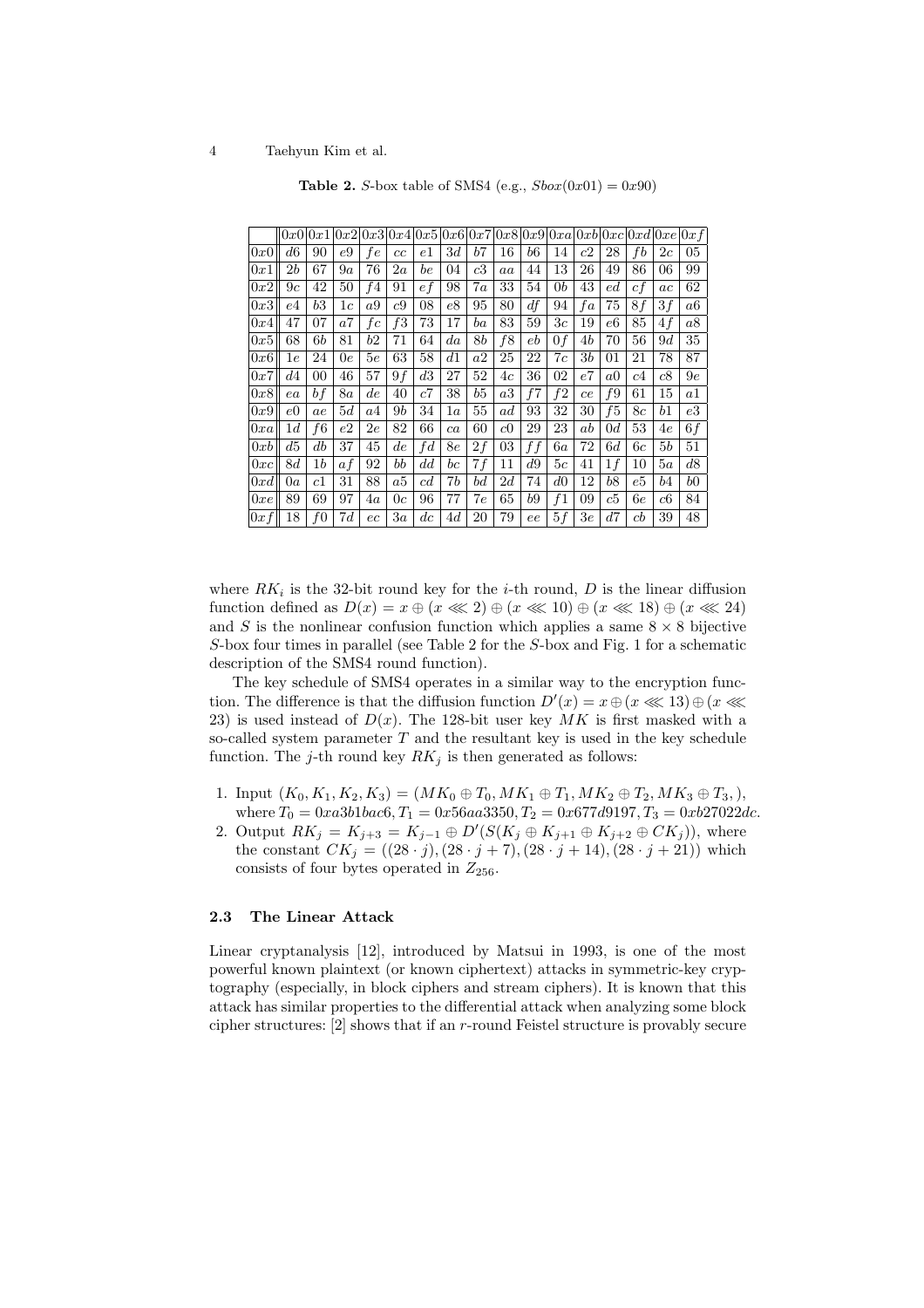against the differential attack, then it is also provably secure against the linear attack, and vice versa.

This attack investigates a correlation between the inputs and outputs for the cipher E. If for the n-bit cipher E there exists a linear approximation  $\Gamma_X \to \Gamma_Y$ with bias  $\epsilon$  such that  $\epsilon > 2^{-\frac{n}{2}} \cdot c^{\frac{1}{2}}$  (or  $c \cdot \epsilon^{-2} < 2^n$ ), where  $c > 1$ , i.e.,

$$
|Pr_{X,K}[F_X \cdot X \oplus F_Y \cdot E_K(X) = 0] - \frac{1}{2}| = \epsilon,
$$

where  $\Gamma_X \cdot X$  and  $\Gamma_Y \cdot E_K(X)$  are both bit-wise inner products. Then the E can be distinguished from a random permutation, as the linear attack requires  $\mathcal{O}(\epsilon^{-2})$  to work by the Matsui's Algorithm 2.

### 2.4 The Differential Attack

Differential cryptanalysis [5], introduced by Biham and Shamir in 1990, is one of the most powerful chosen plaintext (or chosen ciphertext) attacks in symmetrickey cryptography (i.e., in block ciphers, stream ciphers, hash functions and MAC algorithms). After this attack was introduced, it has been applied effectively to many known ciphers and various variants of this attack have been proposed such as the truncated differential attack [8], the square attack [8, 7], the differentiallinear attack [9], the impossible differential attack [3], the boomerang attack [17] and the rectangle attack [4].

This attack investigates a distribution of differences of output pairs for the cipher  $E$  when their input pairs of  $E$  have all the same difference. We assume that for the *n*-bit cipher E there exists a differential  $\Delta \rightarrow \nabla$  with probability p larger than  $2^{-n}$ , i.e.,

$$
Pr_{X,K}[E_K(X) \oplus E_K(X \oplus \Delta) = \nabla] = p > 2^{-n},
$$

where  $Pr_{X,K}[\cdot]$  is an average probability over the input X and the key K. Then the  $E$  can be distinguished from a random permutation, as the differential holds with probability  $2^{-n}$  for a random cipher.

#### 2.5 The Boomerang and Rectangle Attacks

The boomerang attack [17] is based on two consecutive differentials with relatively high probabilities which are independent of each other. The underlying cipher  $E: \{0,1\}^n \times \{0,1\}^k \to \{0,1\}^n$  is treated as a cascade of two subciphers  $E = E_1 \circ E_0$ , where  $\{0, 1\}^k$  and  $\{0, 1\}^n$  are the key space and the plaintext/ciphertext space, respectively. We assume that for  $E_0$  there exists a differential  $\Delta \to \Delta^*$  with probability p and for  $E_1$  there exists a differential  $\nabla^* \to \nabla$ with probability  $q$ . Then, these consecutive differentials can be used effectively to the following boomerang distinguisher:

- Ask for the encryption of a pair of plaintexts  $(P<sup>1</sup>, P<sup>2</sup>)$  such that  $P<sup>1</sup> \oplus P<sup>2</sup> = \Delta$ and denote the corresponding ciphertexts by  $(C^1, C^2)$ .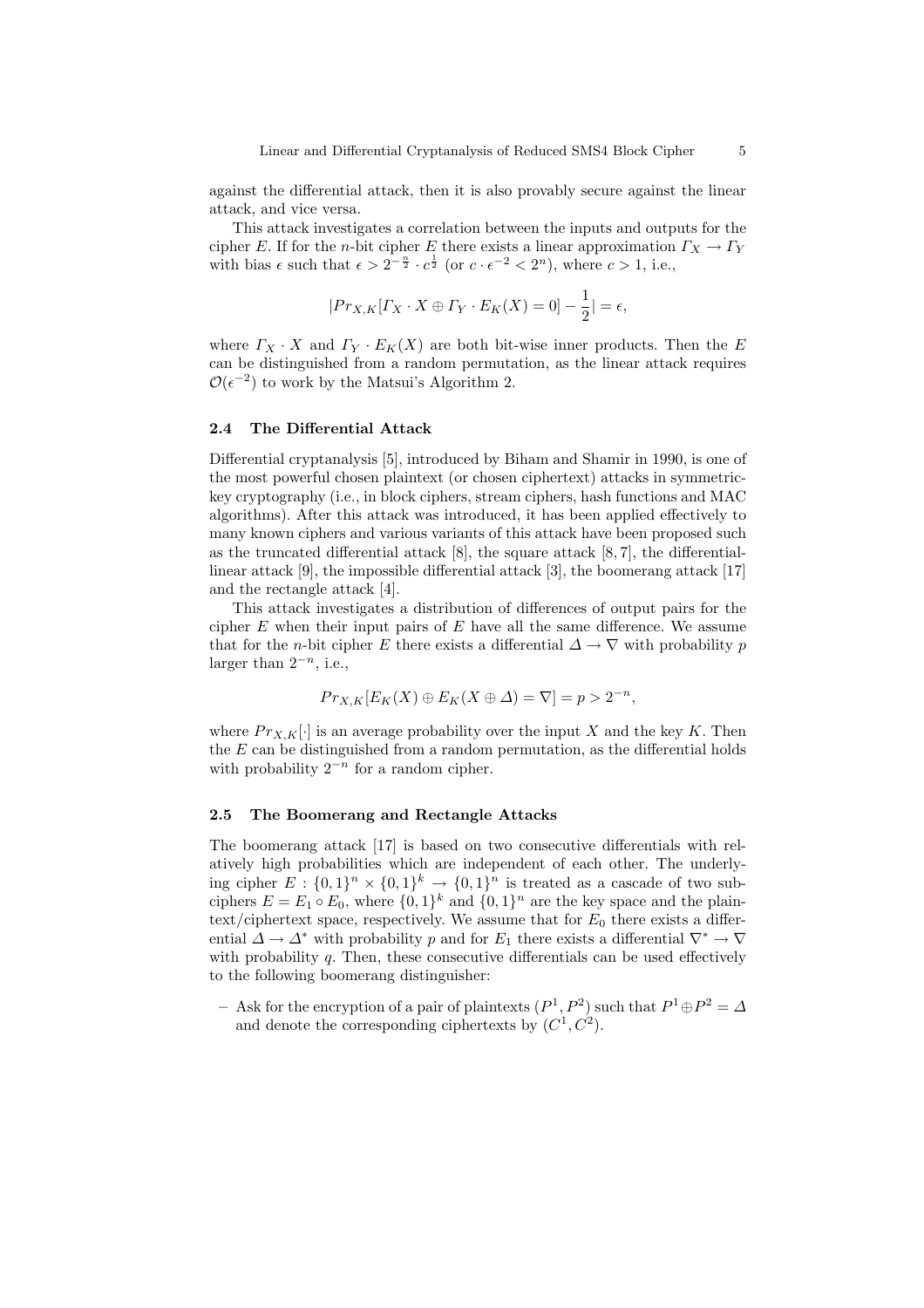- Calculate  $C^3 = C^1 \oplus \nabla$  and  $C^4 = C^2 \oplus \nabla$ , and ask for the decryption of the pair  $(C^3, C^4)$ . Denote the corresponding plaintexts by  $(P^3, P^4)$ .
- Check whether  $P^3 \oplus P^4 = Δ$ .

For a random permutation the probability that the last condition is satisfied is  $2^{-n}$ . For E, however, this probability is differently computed by the two differentials. The probability that the plaintext pair  $(P^1, P^2)$  is a right pair with respect to the first differential  $\Delta \to \Delta^*$  is p, and the probability that the ciphertext pairs  $(C^1, C^3)$ ,  $(C^2, C^4)$  are both right pairs with respect to the second differential is  $q^2$ . If all these are right pairs, then they satisfy  $E_1^{-1}(C^3) \oplus E_1^{-1}(C^4) =$  $\Delta^* = E_0(P^3) \oplus E_0(P^4)$  as  $E_1^{-1}(C^1) \oplus E_1^{-1}(C^3) = E_1^{-1}(C^2) \oplus E_1^{-1}(C^4) = \nabla^*$ and  $E_1^{-1}(C^1) \oplus E_1^{-1}(C^2) = \Delta^*$  and thus, with probability  $p, P^3 \oplus P^4 = \Delta$  by the first differential (note that a regular differential has a same probability for the encryption and decryption). Therefore, the total probability that the quartet of plaintexts and ciphertexts satisfies the boomerang conditions is no less than  $(pq)^2$ , and thus,  $pq > 2^{-n/2}$  must hold for the boomerang distinguisher to work.

The rectangle attack was introduced in [4]. This is a method for eliminating the need of adaptive chosen ciphertext queries from the boomerang process. Given the same differentials the rectangle distinguisher goes as follows:

- Choose two random *n*-bit plaintexts  $P^1$  and  $P^3$  and compute two other plaintexts  $P^2 = P \oplus \Delta$  and  $P^4 = P^2 \oplus \Delta$ .
- With a chosen plaintext attack scenario, obtain the corresponding ciphertexts  $C^1$ ,  $C^2$ ,  $C^3$  and  $C^4$ .
- Check if  $C^1 \oplus C^3 = C^2 \oplus C^4 = \nabla$  or  $C^1 \oplus C^4 = C^2 \oplus C^3 = \nabla$

The probability that the ciphertext quartet  $(C^1, C^3)$ ,  $(C^2, C^4)$  satisfies the last  $\nabla$  test is computed as follows: let  $X^1$ ,  $X^2$ ,  $X^3$  and  $X^4$  denote the encrypted values of  $P^1$ ,  $P^2$ ,  $P^3$  and  $P^4$  under  $E_0$ . Then, the probability that  $X^1 \oplus X^2 =$  $X^3 \oplus X^4 = \Delta^*$  is about  $p^2$  for  $E_0$  by the first differential. In the above process, we randomly choose two plaintexts  $P^1$  and  $P^3$ , so we expect  $X^1 \oplus X^3 = \nabla^*$  with probability  $2^{-n}$ . Once the two above events occur,  $X^2 \oplus X^4 = (X^1 \oplus X^2) \oplus (X^3 \oplus Y^4)$  $(X^4) \oplus (X^1 \oplus X^3) = \Delta^* \oplus \Delta^* \oplus \nabla^* = \nabla^*$  with probability 1. Since the probability of the second differential  $\nabla^* \to \nabla$  for  $E_1$  is  $q, X^1 \oplus X^3 = X^2 \oplus X^4 = \nabla^*$ goes to  $C^1 \oplus C^3 = C^2 \oplus C^4 = \nabla$  with a probability of about  $q^2$ . Similarly, we also expect  $X^1 \oplus X^4 = \nabla^*$  with probability  $2^{-n}$ , which implies  $X^2 \oplus X^3 = \nabla^*$ with probability 1 (under  $X^1 \oplus X^2 = X^3 \oplus X^4 = \Delta^*$  with probability  $p^2$ ) and  $C^1 \oplus C^4 = C^2 \oplus C^3 = \nabla$  with probability  $q^2$ . Therefore, the total probability that the last  $\nabla$  test in the above process is satisfied is no less than  $2^{-n+1} \cdot p^2 \cdot q^2$ .

On the other hand, for a random permutation, the  $\nabla$  test holds with probability  $2^{-2n+1}$  and thus if the above probability is larger than  $2^{-2n+1}$ , i.e., if  $p \cdot q > 2^{-n/2}$ , the rectangle distinguisher <sup>1</sup> can be used to distinguish E from a random permutation.

Note: The actual probabilities of the boomerang and the rectangle distinguishers are expected to be higher than the aforementioned probabilities. This

 $1$  More strictly, the distinguisher is called boomerang amplifier.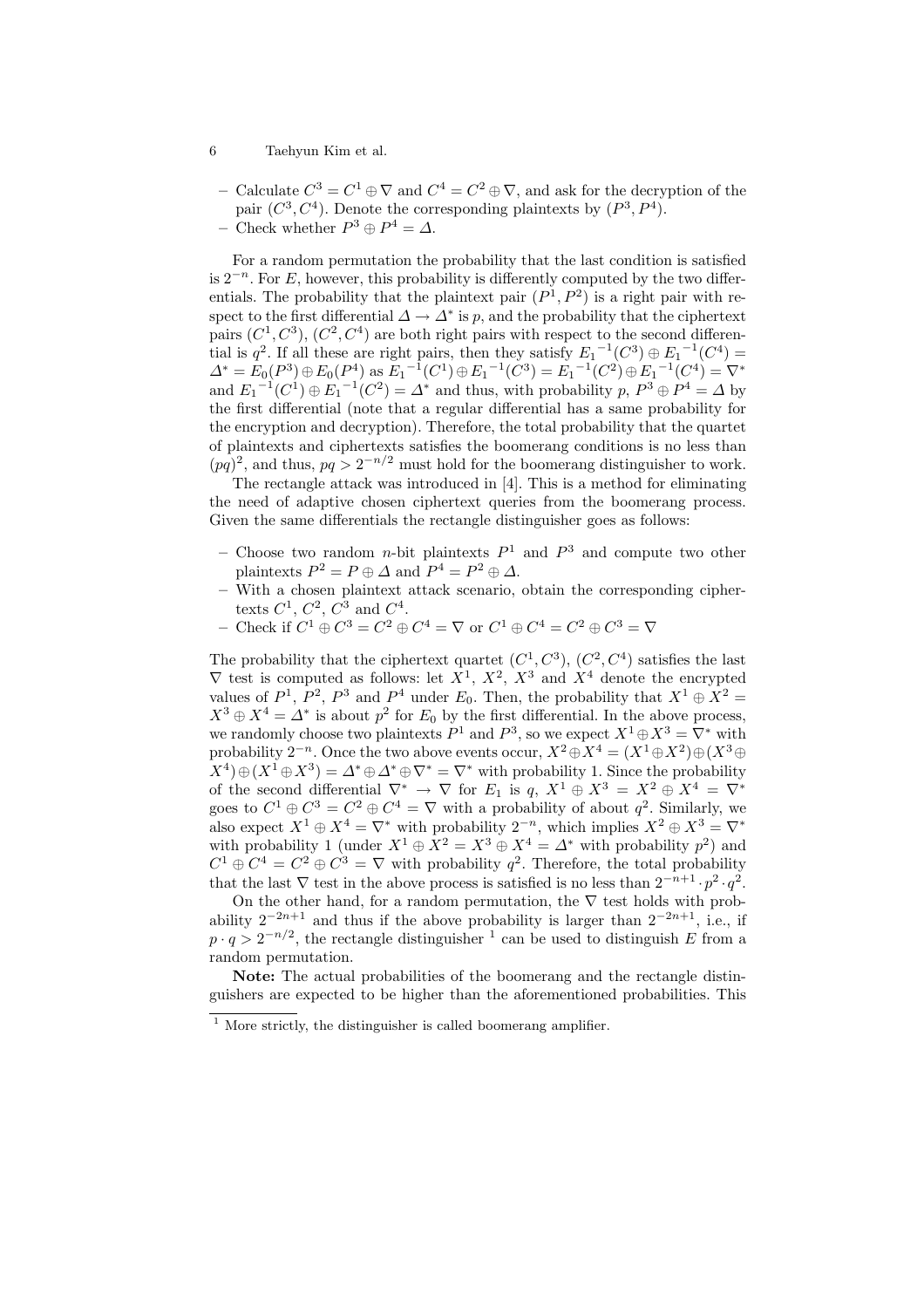is due to the fact that the distinguishers hold with any intermediate differences ∆<sup>∗</sup> and ∇<sup>∗</sup> (even any four intermediate differences whose xor sum is zero can be contributed to the distinguishers). However, in our attacks, we only take specific  $\Delta^*$  and  $\nabla^*$  into account, since there is a negligible difference in our attacks between when considering specific  $\Delta^*$  and  $\nabla^*$  and when considering all possible intermediate differences.

# 3 Linear Attack on 22-Round SMS4

In this section, we first construct an 18-round linear approximation with bias  $2^{-57.28}$  and then exploit it to devise a key recovery linear attack on 22-round SMS4.

### 3.1 18-round linear approximation with bias  $2^{-57.28}$

All the components used in SMS4 are linear except only for the  $8 \times 8$  bijective S-box. So in order to apply linear cryptanalysis to SMS4, one should first study on linear approximations of S-box. According to the linear distribution table (obtained by our computer program), the best linear approximations of the SMS4 S-box hold with bias  $2^{-4}$  and the next with bias  $2^{-4.19}$ .

How can we apply these linear approximations to rounds of SMS4? Due to a structural property of the unbalanced Feistel network employed in SMS4, a same input and output mask for the  $F$  function can effectively be used in making good linear approximations for consecutive rounds of SMS4. We have performed simulations over all possible same input and output masks for the F functions, and found that the same input and output mask  $\Gamma_{\alpha} = [0, 64, 6f, fe]$ offers the best bias of  $2^{-10.38}$ . In this approximation, the input mask  $\Gamma_{\alpha}$  goes to  $\Gamma_{\gamma} = [0, 6d, 13, 3]$  through the non-linear layer S with biases  $2^{-4.19}$ ,  $2^{-4.19}$  and  $2^{-4}$  in the active S-boxes, and  $\Gamma_{\gamma}$  goes to  $\Gamma_{\alpha}$  again through the diffusion layer D. This approximation is applied to rounds 5, 6, 10, 11, 15 and 16 for designing our 18-round linear approximation for rounds 2-19. See Fig. 2 for a schematic description of our linear approximations for each of rounds 2-19. We can also mathematically express them as follows:

 $\Gamma_{\alpha} \cdot (P_5 \oplus P_6 \oplus P_7 \oplus RK_5) = \Gamma_{\alpha} \cdot F(P_5 \oplus P_6 \oplus P_7 \oplus RK_5);$  round 5,  $\Gamma_{\alpha} \cdot (P_6 \oplus P_7 \oplus P_8 \oplus RK_6) = \Gamma_{\alpha} \cdot F(P_6 \oplus P_7 \oplus P_8 \oplus RK_6);$  round 6,  $\Gamma_{\alpha} \cdot (P_{10} \oplus P_{11} \oplus P_{12} \oplus RK_{10}) = \Gamma_{\alpha} \cdot F(P_{10} \oplus P_{11} \oplus P_{12} \oplus RK_{10});$  round 10,  $\Gamma_{\alpha} \cdot (P_{11} \oplus P_{12} \oplus P_{13} \oplus RK_{11}) = \Gamma_{\alpha} \cdot F(P_{11} \oplus P_{12} \oplus P_{13} \oplus RK_{11});$  round 11,  $\Gamma_{\alpha} \cdot (P_{15} \oplus P_{16} \oplus P_{17} \oplus RK_{15}) = \Gamma_{\alpha} \cdot F(P_{15} \oplus P_{16} \oplus P_{17} \oplus RK_{15});$  round 15,  $\Gamma_{\alpha} \cdot (P_{16} \oplus P_{17} \oplus P_{18} \oplus RK_{16}) = \Gamma_{\alpha} \cdot F(P_{16} \oplus P_{17} \oplus P_{18} \oplus RK_{16});$  round 16,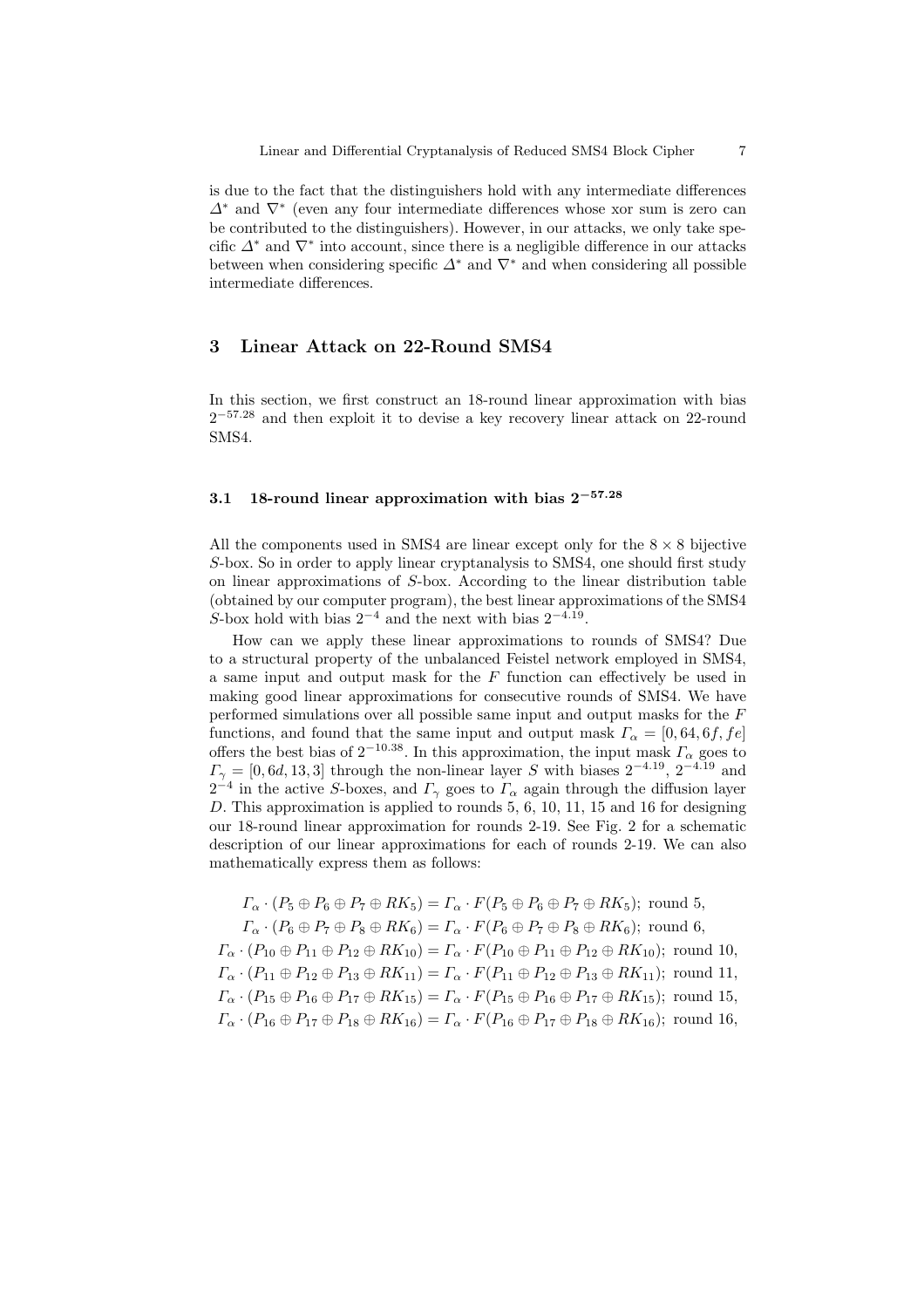

Fig. 2. 18-round linear approximation of SMS4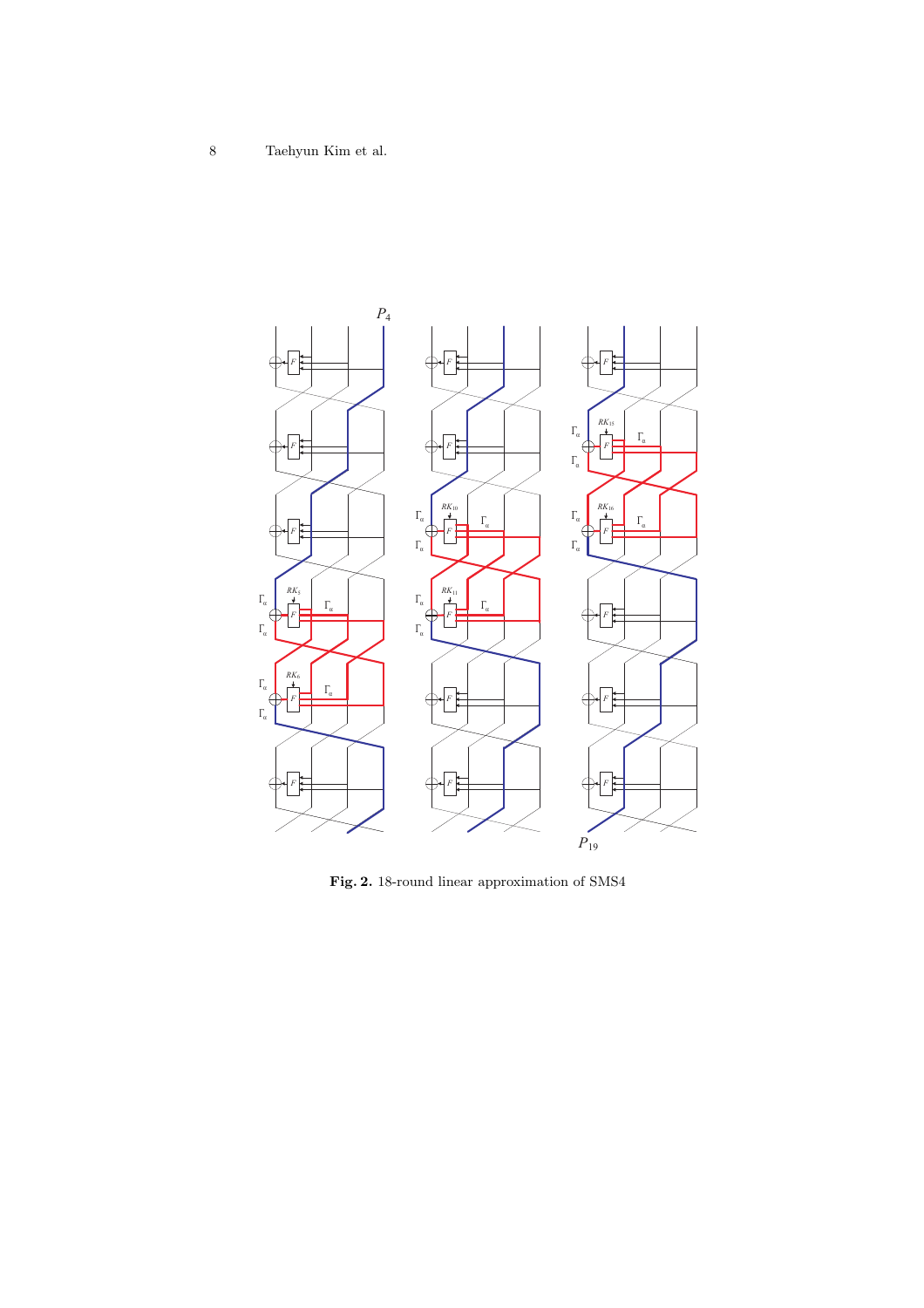Since  $F(P_i \oplus P_{i+1} \oplus P_{i+2} \oplus RK_i)$  is equal to  $P_{i-1} \oplus P_{i+3}$ , these approximations are summarized as

$$
\Gamma_{\alpha} \cdot P_5 \oplus \Gamma_{\alpha} \cdot P_6 \oplus \Gamma_{\alpha} \cdot P_7 \oplus \Gamma_{\alpha} \cdot RK_5 = \Gamma_{\alpha} \cdot P_4 \oplus \Gamma_{\alpha} \cdot P_8, \tag{1}
$$

$$
\Gamma_{\alpha} \cdot P_6 \oplus \Gamma_{\alpha} \cdot P_7 \oplus \Gamma_{\alpha} \cdot P_8 \oplus \Gamma_{\alpha} \cdot RK_6 = \Gamma_{\alpha} \cdot P_5 \oplus \Gamma_{\alpha} \cdot P_9, \tag{2}
$$

$$
\Gamma_{\alpha} \cdot P_{10} \oplus \Gamma_{\alpha} \cdot P_{11} \oplus \Gamma_{\alpha} \cdot P_{12} \oplus \Gamma_{\alpha} \cdot RK_{10} = \Gamma_{\alpha} \cdot P_9 \oplus \Gamma_{\alpha} \cdot P_{13},\tag{3}
$$

$$
\Gamma_{\alpha} \cdot P_{11} \oplus \Gamma_{\alpha} \cdot P_{12} \oplus \Gamma_{\alpha} \cdot P_{13} \oplus \Gamma_{\alpha} \cdot RK_{11} = \Gamma_{\alpha} \cdot P_{10} \oplus \Gamma_{\alpha} \cdot P_{14},\qquad(4)
$$

$$
\Gamma_{\alpha} \cdot P_{15} \oplus \Gamma_{\alpha} \cdot P_{16} \oplus \Gamma_{\alpha} \cdot P_{17} \oplus \Gamma_{\alpha} \cdot RK_{15} = \Gamma_{\alpha} \cdot P_{14} \oplus \Gamma_{\alpha} \cdot P_{18},\tag{5}
$$

$$
\Gamma_{\alpha} \cdot P_{16} \oplus \Gamma_{\alpha} \cdot P_{17} \oplus \Gamma_{\alpha} \cdot P_{18} \oplus \Gamma_{\alpha} \cdot RK_{16} = \Gamma_{\alpha} \cdot P_{15} \oplus \Gamma_{\alpha} \cdot P_{19}. \tag{6}
$$

Thus, we sum over Eqs.  $(1), (2),..., (6)$  to obtain the following 18-round linear approximation;

$$
\begin{aligned} \Gamma_{\alpha} \cdot P_4 &\oplus \Gamma_{\alpha} \cdot P_{19} = \Gamma_{\alpha} \cdot RK_5 \oplus \Gamma_{\alpha} \cdot RK_6 \\ \oplus \Gamma_{\alpha} \cdot RK_{10} &\oplus \Gamma_{\alpha} \cdot RK_{11} \oplus \Gamma_{\alpha} \cdot RK_{15} \oplus \Gamma_{\alpha} \cdot RK_{16}. \end{aligned} \tag{7}
$$

Note that each of Eqs. (1)-(6) has a bias of  $2^{-10.38}$ , and  $P_4$  and  $P_{19}$  are output words of rounds 1 and 19, respectively (see Fig. 2). This linear approximation has a bias  $2^{-57.28} (= 2^5 \cdot (2^{-10.38})^6)$  which is computed by the Pilling-up lemma [12]. The success rate of linear cryptanalysis depends significantly on the amount of the plaintexts by the Matsui's algorithm [12]. To give a high success rate  $(\approx 0.96)$ , we prepare  $2^{117} (\approx 2^3 \cdot (2^{-57.28})^{-2})$  plaintexts and get their 22-round SMS4 ciphertexts  $C = (C_0, C_1, C_2, C_3)$  with a known plaintext attack scenario.

### 3.2 Attack procedure

We conduct the Matsui's Algorithm 2 [12] to SMS4 and apply the techniques introduced in [6, 13]. The general description of the Matsui's Algorithm 2 is that an  $(r - r')$ -round linear approximation is applied to an r-round linear attack after a partial decryption of the last  $r'$  rounds is performed by guessing the key bits involved in output mask of the  $(r - r')$ -round linear approximation, which results in the recovery of all the guessed key bits. Our key recovery linear attack is applied for rounds 1-22; for rounds 2-19 our linear approximation is applied, and for the first round and the last 3 rounds the partial key guessing phase is applied which recovers a partial key of rounds 1, 20, 21 and 22 (4R-Attack), and then the exhaustive search phase for the remaining key bits is performed to recover the master key.

Matsui also proposed in [13] an improvement of the Algorithm 2 which considerably reduces the time complexity of the attack; in this improved attack, the time complexity depends only on active S-boxes in the subkey guessing phase. This improvement is applied in our linear attack. In our attack, the number of active S-boxes is 6 for rounds 1, 20, and 8 for rounds 21, 22, therefore, we need  $2^{112}$  subkey guesses in total to evaluate the bias of our linear approximation of SMS4; we decrypt only the ciphertext bits corresponding to the active S-boxes while the original linear attack decrypts all the collected ciphertexts.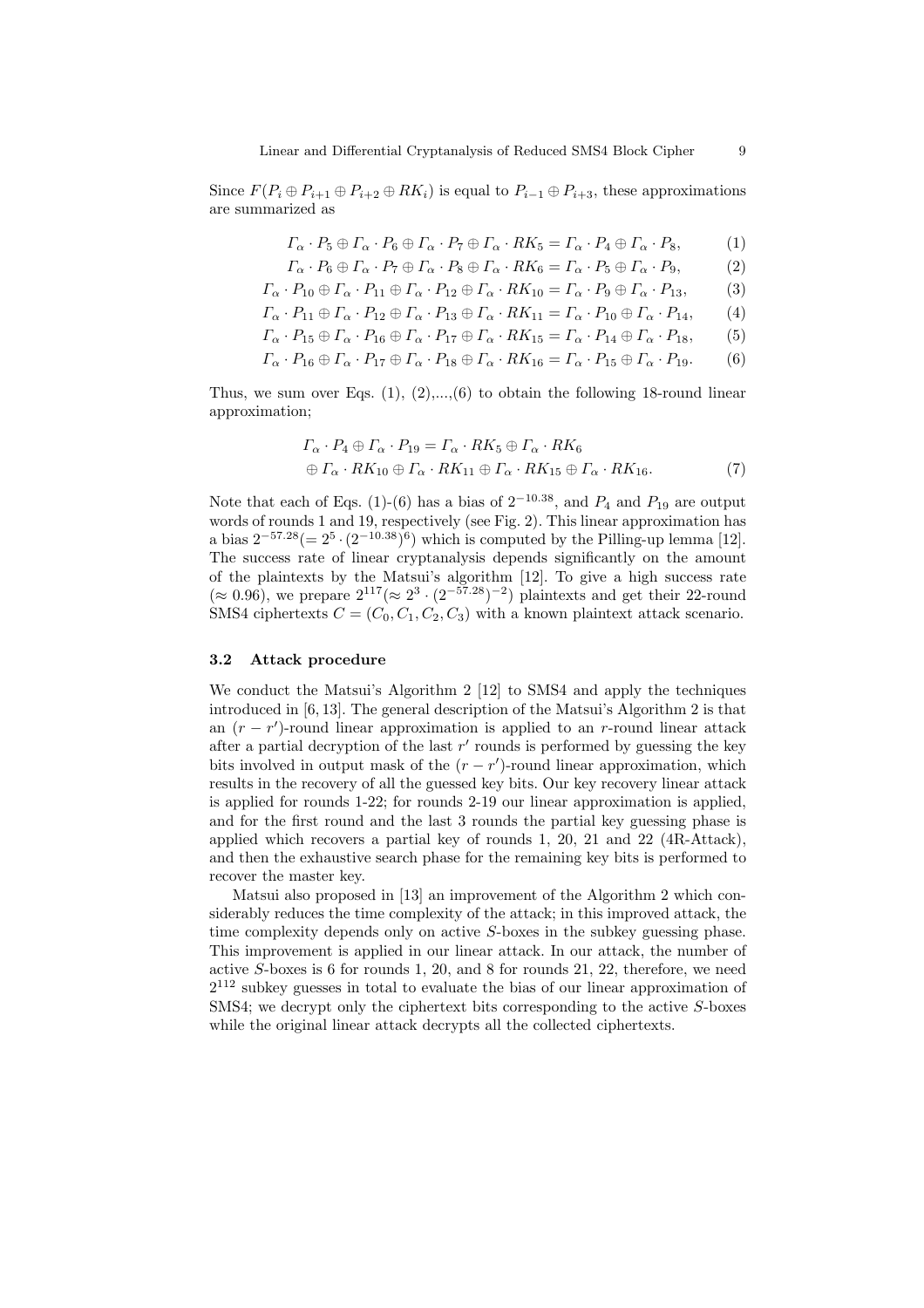First of all, we extend Eq. (7) to the expression of a plaintext  $(P_0, P_1, P_2, P_3)$ , its 22-round ciphertext  $C = (C_0, C_1, C_2, C_3)$  and a subkey of rounds 1, 20, 21 and  $22$   $(RK_1, RK_{20}, RK_{21}, RK_{22})$ ; the extended expression of Eq. (7) is as follows:

$$
\begin{aligned}\n\Gamma_{\alpha} \cdot P_0 &\oplus \Gamma_{\alpha} \cdot C_1 \oplus \Gamma_{\alpha} \cdot F(P_1 \oplus P_2 \oplus P_3 \oplus RK_1) \\
&\oplus \Gamma_{\alpha} \cdot F(C_0 \oplus C_2 \oplus C_3 \oplus RK_{20} \oplus F(C_0 \oplus C_1 \oplus C_2 \oplus RK_{22}) \\
&\oplus F(C_0 \oplus C_1 \oplus C_3 \oplus RK_{21} \oplus F(C_0 \oplus C_1 \oplus C_2 \oplus RK_{22})) = K(RK),\n\end{aligned}\n\tag{8}
$$

where  $K(RK)$  is the right side of Eq. (7). We represent Eq. (8) as the following form of equation:

$$
g(P, C) \oplus f(RK, C) = K(RK),\tag{9}
$$

where  $g$  is a function which evaluates a parity of the expression composed of a plaintext and its 22-round SMS4 ciphertext (the first and second terms of Eq. (8)) and f is a function composed of F functions (the rest of the left side of Eq.  $(8)$ ). The value of f depends on 112 bits of the ciphertext and the round subkey, respectively, because 48 bits from  $(P_1 \oplus P_2 \oplus P_3)$  and  $(C_0 \oplus C_2 \oplus C_3)$ are involved due to 6 active S-boxes for rounds 1 and 20 (recall  $\Gamma_{\alpha}$  goes to  $\Gamma_{\gamma} = [0, 6d, 13, 3]$  through the inverse of the diffusion layer  $D^{-1}$ ) while 64 bits from  $(C_0 \oplus C_1 \oplus C_2)$  and  $(C_0 \oplus C_1 \oplus C_3)$  are involved due to 8 active S-boxes for rounds 21 and 22. Precisely, the parity of  $f$  is determined by the following two 112-bit vectors;  $\gamma = 112$  bits of  $(RK_1, RK_{20}, RK_{21}, RK_{22}), \delta = 112$  bits of  $(P_1 \oplus P_2 \oplus P_3, C_0 \oplus C_2 \oplus C_3, C_0 \oplus C_1 \oplus C_3, C_0 \oplus C_1 \oplus C_2)$ . Let  $Z = Z_3 \| Z_2 \| Z_1 \| Z_0$ be 112 bits representing the bits of  $\gamma \oplus \delta$  where  $Z_0 = RK_{22} \oplus C_0 \oplus C_1 \oplus C_2$ ,  $Z_1 = RK_{21} \oplus C_0 \oplus C_1 \oplus C_3$ , and  $Z_2 = 24$  bits of  $RK_{20} \oplus C_0 \oplus C_2 \oplus C_3$ ,  $Z_3 =$ 24 bits of  $RK_1 \oplus P_1 \oplus P_2 \oplus P_3$ . Consequently,  $f(RK, C)$  is represented as the following equation.

$$
f(RK, C) = \Gamma_{\alpha} \cdot F(Z_3) \oplus \Gamma_{\alpha} \cdot F(Z_2 \oplus F(Z_0) \oplus F(Z_1 \oplus F(Z_0))) \tag{10}
$$

We then evaluate the bias of our approximation Eq. (9) for each key candidate using Eq. (10) and  $2^{117}$  plaintext/ciphertext pairs. The 4R-Attack of the SMS4 is as follows:

- 1. Initialize a vector **X** composed of  $2^{112}$  elements corresponding to 112 plaintext/ciphertext bits of  $\delta$  used in f.
- 2. For each value of  $\gamma$  (related to subkeys) and  $\delta$  (related to texts), compute the parity of the  $f(\gamma, \delta)$  (parity is 1 if  $f(\gamma, \delta)$  is 0, and -1 otherwise). Keep this value in a  $2^{112} \times 2^{112}$  matrix **M**, i.e., **M**[ $\gamma$ ][ $\delta$ ] =  $f(\gamma, \delta)$  ( $\gamma$  is for the row and  $\delta$  for the column).
- 3. For each plaintext/ciphertext pairs, compute the parity of  $g$ . If the parity of q is 1, increase the involved counter in  $X$  by 1, otherwise, decrease the counter in **X** by 1 (recall that entries of **X** correspond to 112 of  $\delta$  used in f).
- 4. Compute the bias  $\epsilon$  for each key candidate (for each value of  $\gamma$ ) by the matrix-vector product  $\mathbf{M} \cdot \mathbf{X}$  ( $\epsilon$  for each key candidate is proportional to the corresponding entry of  $\mathbf{M} \cdot \mathbf{X}$ .
- 5. Let  $\epsilon_{max}$  be the maximal value and  $\epsilon_{min}$  be the minimal value of all  $\epsilon$  biases.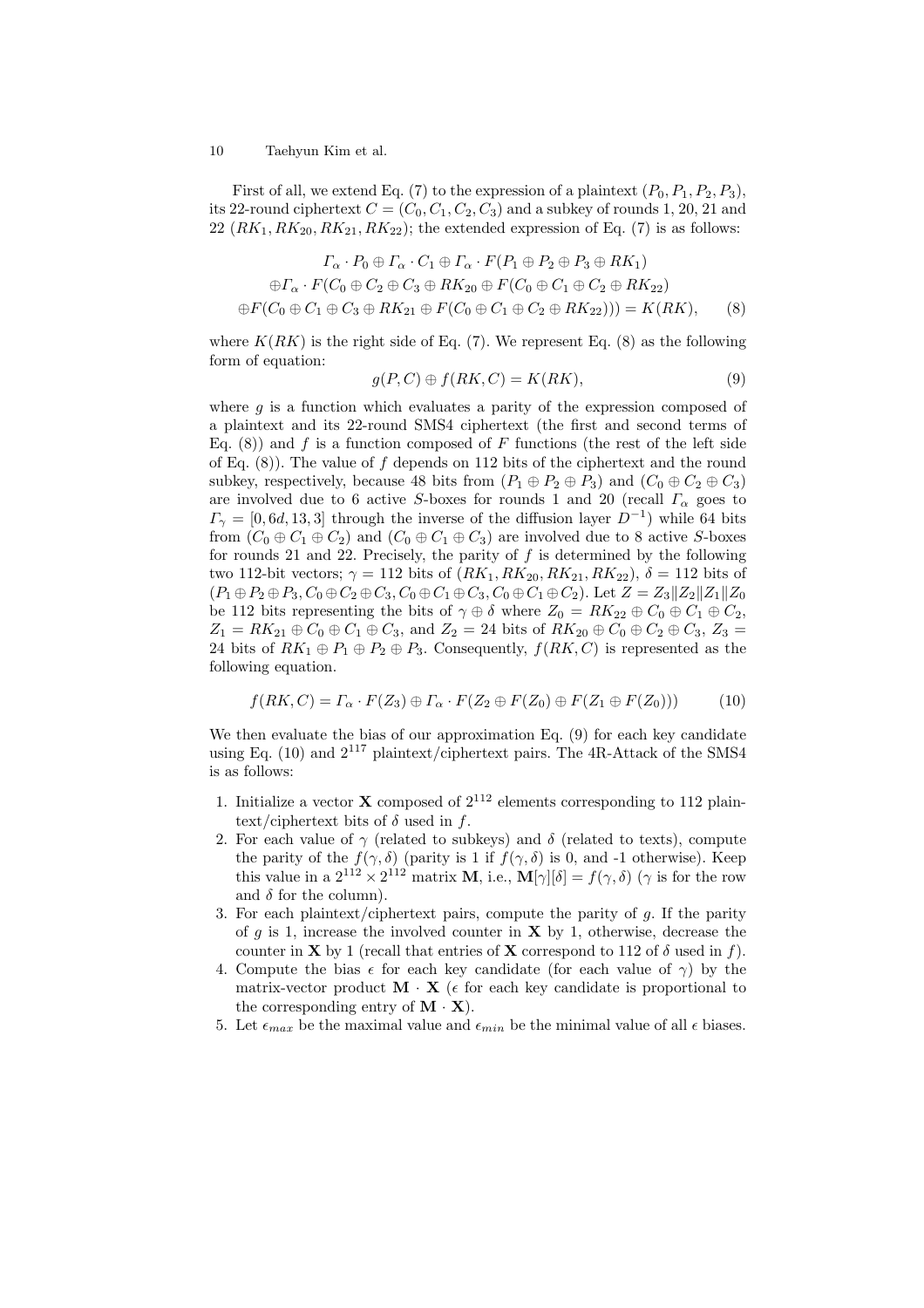Linear and Differential Cryptanalysis of Reduced SMS4 Block Cipher 11

- If  $|\epsilon_{max}| > |\epsilon_{min}|$ , then adopt the key candidate corresponding to  $\epsilon_{max}$ and guess  $K(RK) = 0$ .
- If  $|\epsilon_{max}| < |\epsilon_{min}|$ , then adopt the key candidate corresponding to  $\epsilon_{min}$ and guess  $K(RK) = 1$ .
- 6. Once the 113-bit subkey of  $RK_1$ ,  $RK_{20}$ ,  $RK_{21}$ ,  $RK_{22}$  and  $K(RK)$  is extracted, do an exhaustive search over all possible values for the remaining 15 subkey bits for the correct master key.

In order to keep vector **X** composed of  $2^{112}$  elements,  $2^{112}$ -bit memory is required, equivalently  $2^{108}$ -byte memory. In step 2, due to a *circulant structure* of the matrix  $M$  [6], one can the  $M$  much efficiently than the straightforward computation requiring  $2^{112} \times 2^{112}$  operations; for each value of Z, we compute the parity of the  $f(\gamma, \delta)$  and keep this value to compute the values in the relevant positions of **M**. In this phase,  $2^{109.8} (\approx 2^{112} \cdot 5 \cdot \frac{1}{22})$  22-round SMS4 encryptions are required, for f calls of five F functions, and  $2^{112}$ -bit memory is required, equivalently  $2^{108}$ -byte memory (note that one does not need to keep every of M, instead, he keeps  $2^{112}$  bits according to Z and accesses the relavant values in the computation of  $\mathbf{M} \cdot \mathbf{X}$ ). During step 3, simple operations like bit extractions and incrementations are performed, which require approximately  $2^{117}$  arithmetic operations. In step 4, the time complexity for the evaluation of the experimental biases is  $2^{224} (= 2^{112} \cdot 2^{112})$  operations as it implies a matrix-vector product with size  $2^{112}$ . However, the fact that the matrix **M** has a *circulant structure* allows us to significantly reduce the number of operations required to evaluate the vector of the bias  $\epsilon$ . B. Collard et al. first presented in [6] this method by using Fast Fourier Transform; it is possible that the matrix  $\bf{M}$  is diagonalizable by Discrete Fourier Transform matrix, which implies that the bias can be computed using three matrix-vector product involving the Discrete Fourier Transform matrix. The multidimensional Fast Fourier Transform allows us to quickly compute the matrix-vector product. Consequently, we can perform step 4 with a complexity of  $2^{120.39} (\approx 3 \cdot 112 \cdot 2^{112})$  arithmetic operations. In step 6, the exhaustive search has a time complexity of  $2^{15} (= 2^{128-113})$  encryptions by the key scheduling structural property. Thus, the total time complexity is about  $2^{109.8}$  22-round  $\overrightarrow{SMS4}$  encryptions and  $2^{120.39}$  arithmetic operations. To summarize, this attack requires  $2^{117}$  known plaintexts,  $2^{109}$  memory bytes and  $2^{109.8}$  encryptions and  $2^{120.39}$  arithmetic operations.

# 4 Differential Attack on 22-Round SMS4

In this section, we present a 18-round differential characteristic of SMS4 presented in [18] and show that it can be used to devise a key recovery differential attack on 22-round SMS4.

# 4.1 18-round differential characteristic with probability  $2^{-126}$  [18]

Similarly to the linear attack, the differential attack of SMS4 starts by studying on the nonlinear layer S, precisely, on the XOR difference distribution of the  $8\times8$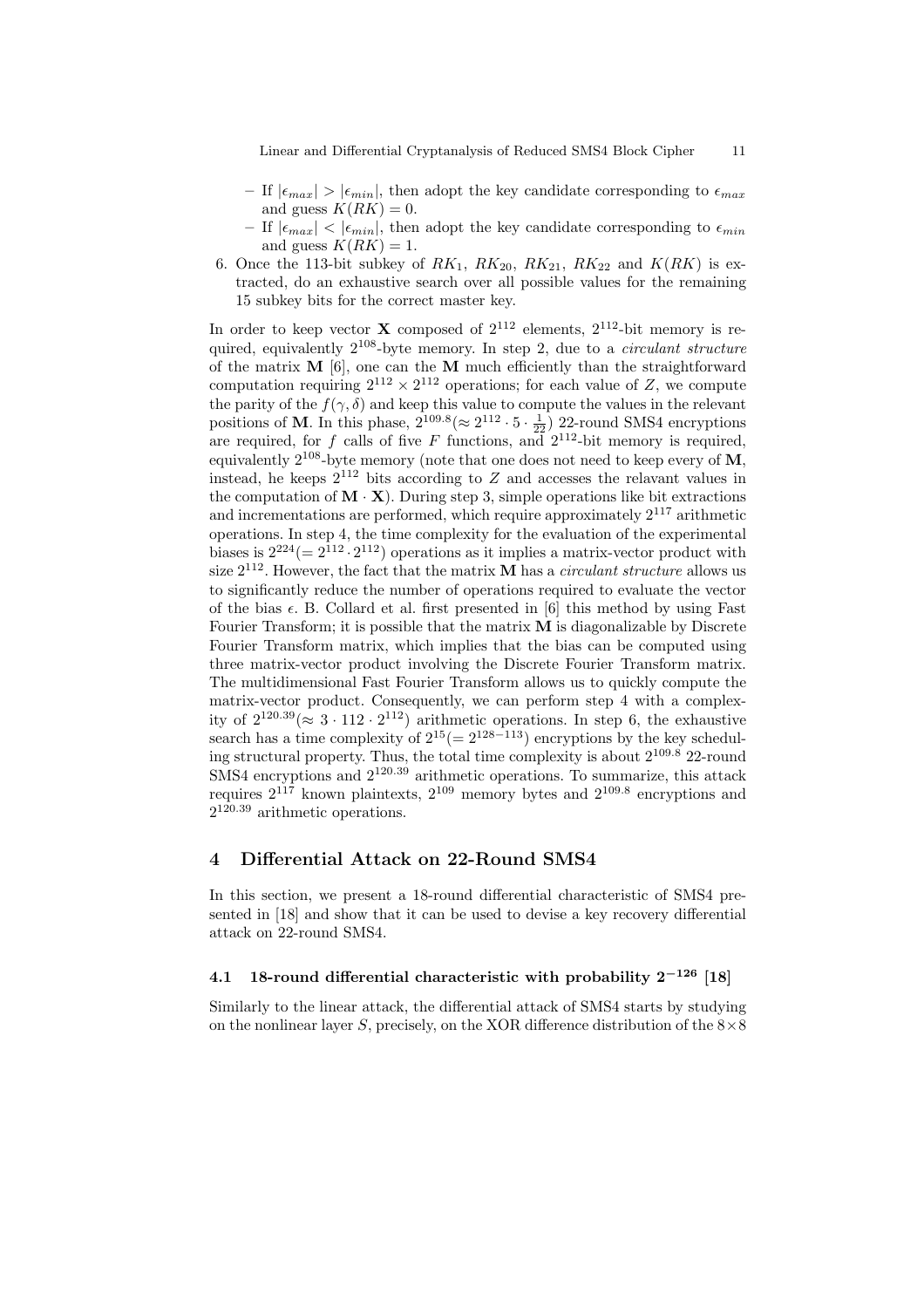

Fig. 3. 5-round iterative differential characteristic of SMS4 [18]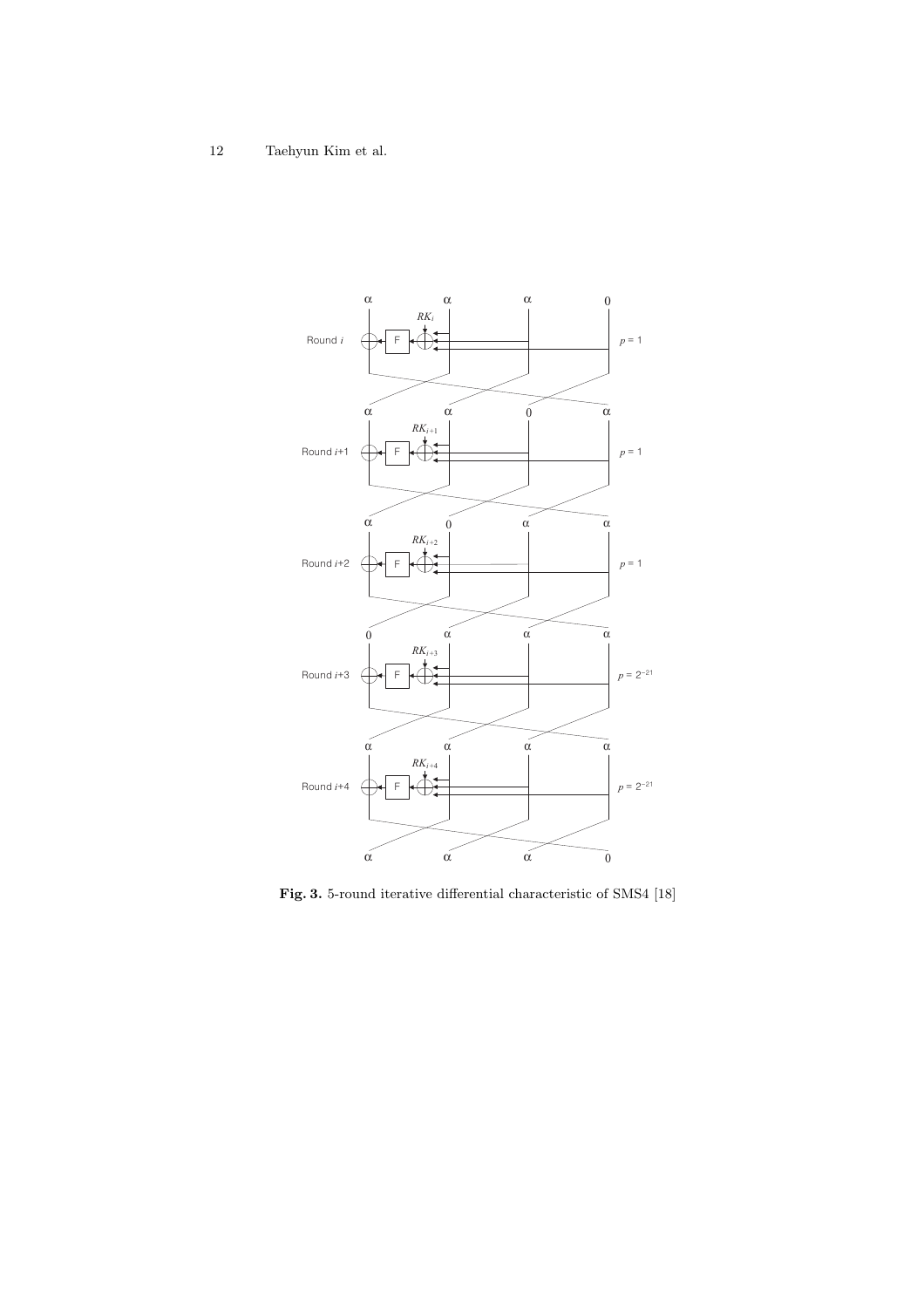S-box. For each input difference value, there are 127 output difference values of the S-box; one input/output difference pair holds a probability  $2^{-6}$  and the others have a probability  $2^{-7}$ . This fact is easily proved by computer program [11]. As in our linear approximation, a same input and output difference for the F function can effectively be used to construct good differential characteristics. Zhang found 7905 ( $\approx 2^{13}$ ) possible values of  $\alpha$  which satisfy that the difference α goes to the same difference α through F with probability  $2^{-21}$  [18]. The first bytes of all the  $2^{13}$  possible  $\alpha$  are 0 and the rest bytes are all nonzeroes. Each nonzero byte of  $\alpha$  holds a probability 2<sup>-7</sup> through the S-box. This property allows to make a 5-round iterative differential characteristic with probability  $2^{-42}$  (see Fig. 3).

In [18], Zhang constructed an 18-round differential characteristic with probability  $2^{-126}$  (=  $(2^{-42})^3$ ) by iterating this 5-round differential three and half times. The 18-round differential characteristic is described in Table 3.

Table 3. 18-round Differential characteristic and the last 4-round differential after the characteristic

| Round    | Input                                        | Cumulative Prob. |
|----------|----------------------------------------------|------------------|
| $\Omega$ | $(\alpha, \alpha, \alpha, 0)$                | 1                |
| 5        | $(\alpha, \alpha, \alpha, 0)$                | $2^{-42}$        |
| 10       | $(\alpha, \alpha, \alpha, 0)$                | $2^{-84}$        |
| 15       | $(\alpha, \alpha, \alpha, 0)$                | $2^{-126}$       |
| 16       | $(\alpha, \alpha, 0, \alpha)$                | $2^{-126}$       |
| 17       | $(\alpha, 0, \alpha, \alpha)$                | $2^{-126}$       |
| 18       | $(0, \alpha, \alpha, \alpha)$                | $2^{-126}$       |
| 19       | $(\alpha, \alpha, \alpha, \Lambda_{\alpha})$ | $2^{-126}$       |
| 20       | $(\alpha, \alpha, \varLambda_{\alpha}, ?)$   | $2^{-126}$       |
| 21       | $(\alpha, \Lambda_\alpha, ?, ?)$             | $2^{-126}$       |
| 22       | $(A_{\alpha},?,?,?)$                         | $2^{-126}$       |

### 4.2 Attack procedure

We extend the Zhang's 21-round differential attack [18] to a key recovery differential attack on 22-round SMS4. The main idea behind the extension of the attack is on the early abort techniques; we guess smaller portions of subkeys and discard all the disqualified texts earlier than usual. We apply the 18-round differential characteristic to rounds 1-18, retrieve subkeys of rounds 19, 20, 21 and 22, and then the master key. In the later analysis,  $Diff$  denotes the set  $\{(0, \alpha, \alpha, \alpha)\}\,$ , where  $\alpha$  are the aforementioned  $2^{13}$  possible values, and  $*$  denotes an unknown word. Our key recovery differential attack is applied to 22-round SMS4 as follows: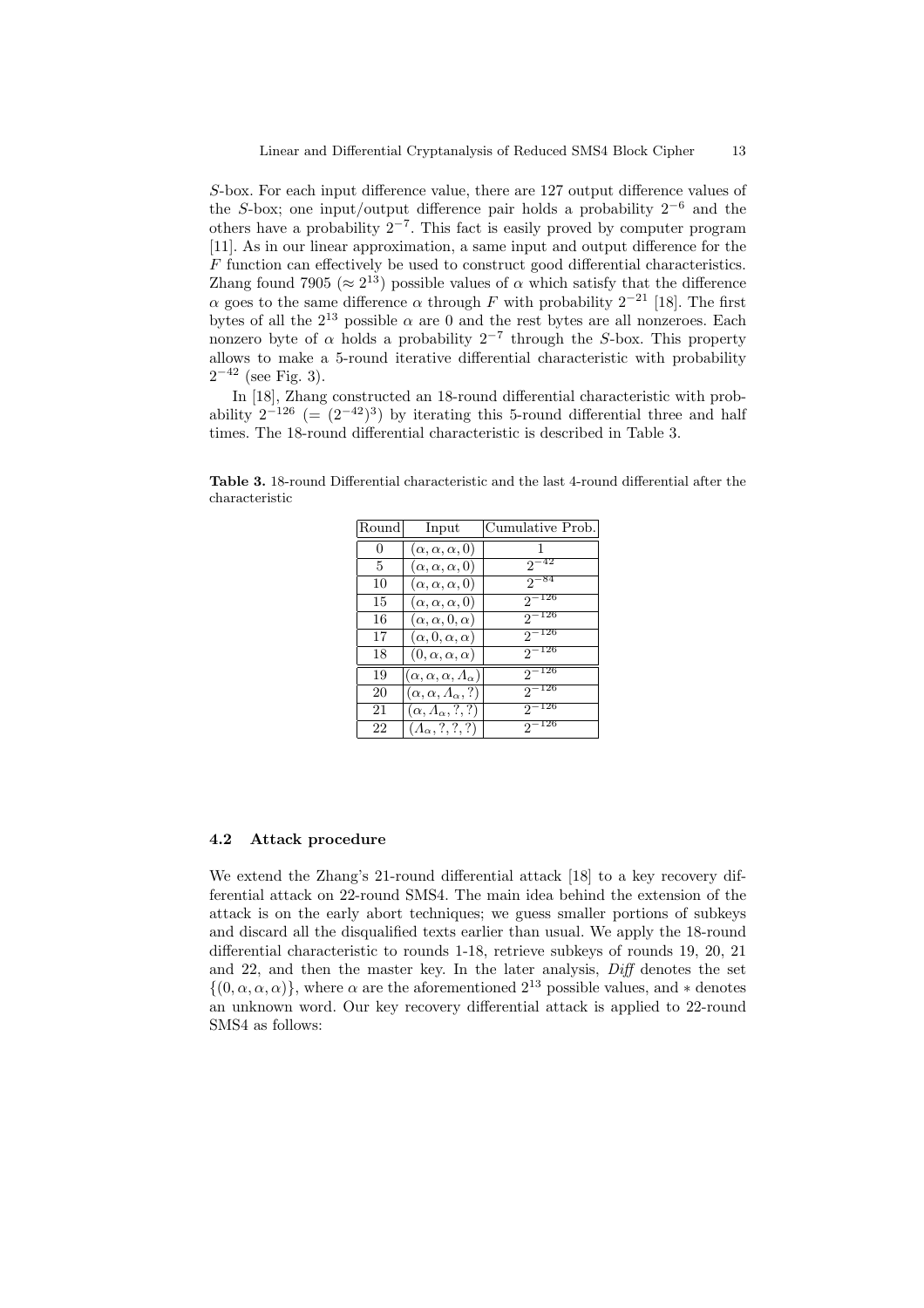- 14 Taehyun Kim et al.
- 1. Select  $2^{46}$  structures of  $2^{72}$  plaintexts each, where in each structure the 56 bits of bytes 0, 4, 8, 12, 13, 14, 15 are fixed, and all the other 72 bits take all the possible values. Then each structure generates about  $(2^{72})^2/2 = 2^{143}$ plaintext pairs with difference  $((0, *, *, *,), (0, *, *, *), (0, *, *, *), (0, 0, 0, 0)).$ Check if the difference of each plaintext pair belongs to set  $Diff.$  If this is not the case, discard the pair. After this test, about  $2^{130}$  (=  $2^{46} \cdot 2^{143} \cdot (2^{13}/2^{72})$ ) plaintext pairs are expected to remain.
- 2. For each remaining pair  $(P^i, P^j)$ , compute the plaintex difference and denote it as  $((0, u, v, w), (0, u, v, w), (0, u, v, w), (0, 0, 0, 0))$ . Let  $\Lambda_{\alpha}$  denote the set of all the  $(2^7)^3$  ( $\approx 127^3$ ) possible 32-bit differences  $\{F(X) \oplus F(X \oplus$  $(0, u, v, w)$ |X : any 32-bit values}. Compute the difference of each corresponding ciphertext pair  $(C^i, C^j)$ , and check if the first word of the ciphertext difference belongs to set  $\Lambda_{\alpha}$  (see Table 3). After this test there remains  $2^{119}$  (=  $2^{130} \cdot (2^{21}/2^{32})$ ).
- 3. Guess the least significant 1-byte subkey  $RK_{22,0}$ , and compute the output difference of each remaining ciphertext pair after the first  $S$ -box in the  $F$ function with the guessed  $RK_{22,0}$ ;

$$
\gamma = Sbox([C_0^i \oplus C_1^i \oplus C_2^i]_{[0]} \oplus RK_{22,0}) \oplus Sbox([C_0^j \oplus C_1^j \oplus C_2^j]_{[0]} \oplus RK_{22,0}),
$$
  

$$
\delta = [D^{-1}(C_3^i \oplus C_3^j)]_{[0]},
$$

where  $[X]_i$  is the j-th least significant byte of a 32-bit word X. When the guessed key  $(RK_{20,0})$  is right, the value of  $\gamma$  is equal to  $\delta$  for right pairs. If the two values are different, discard the ciphertext pairs used in the computation. Otherwise, the probability is  $2^{-8}$  randomly. Hence, the number of the remaining ciphertext pairs after this step is about  $2^{111} (= 2^{119} \cdot 2^{-8})$ .

- 4. For each of the remaining byte subkeys in rounds 22, 21 and 20, compute  $\gamma$ and  $\delta$  similarly to step 3. Discard all the ciphertext pairs such that  $\gamma \neq \delta$ . Up to this step, the number of the remaining ciphertext pairs is about  $2^{23}$  $(= 2^{111} \cdot (2^{-8})^{11}).$
- 5. Guess an 1-byte subkey  $RK_{19,0}$ , compute  $\gamma$  and  $\delta$  with the guessed subkey, and then again discard ciphertext pairs in the same manner. We have already used a filtering probability of approximately  $\frac{1}{2}$ , which implies that ciphertext pairs are filtered with a probability of about  $2^{-7} (\approx \frac{1}{127})$ . For each  $RK_{19,1}$  and  $RK_{19,2}$ , repeat this step. Thus the expectation of the remaining ciphertext pairs for a wrongly guessed key is about  $2^2$  (=  $2^{23} \cdot (2^{-7})^3$ ). On the other hand, if the right key is guessed, the expectation of the ciphertext pairs after this step is 16 (=  $2^{130} \cdot 2^{-126}$ ). Keep the  $RK_{19,0}, RK_{19,1}, RK_{19,2},$  $RK_{20}$ ,  $RK_{21}$ ,  $RK_{22}$  as the candidates of the right subkey, if the number of the remaining ciphertexts is larger than or equal to 15.
- 6. If the subkey  $RK_{19,0}$ ,  $RK_{19,1}$ ,  $RK_{19,2}$ ,  $RK_{20}$ ,  $RK_{21}$ ,  $RK_{22}$  is survived, do an exhaustive search over all possible values for the remaining 8 subkey bits for the correct master key.

The data complexity of this attack is about  $2^{118}$  chosen plaintexts and the memory complexity is  $2^{123} (= 2^{118} \cdot 16 \cdot 2)$  byte as it stores  $2^{118}$  plaintext/ciphertext pairs in a table.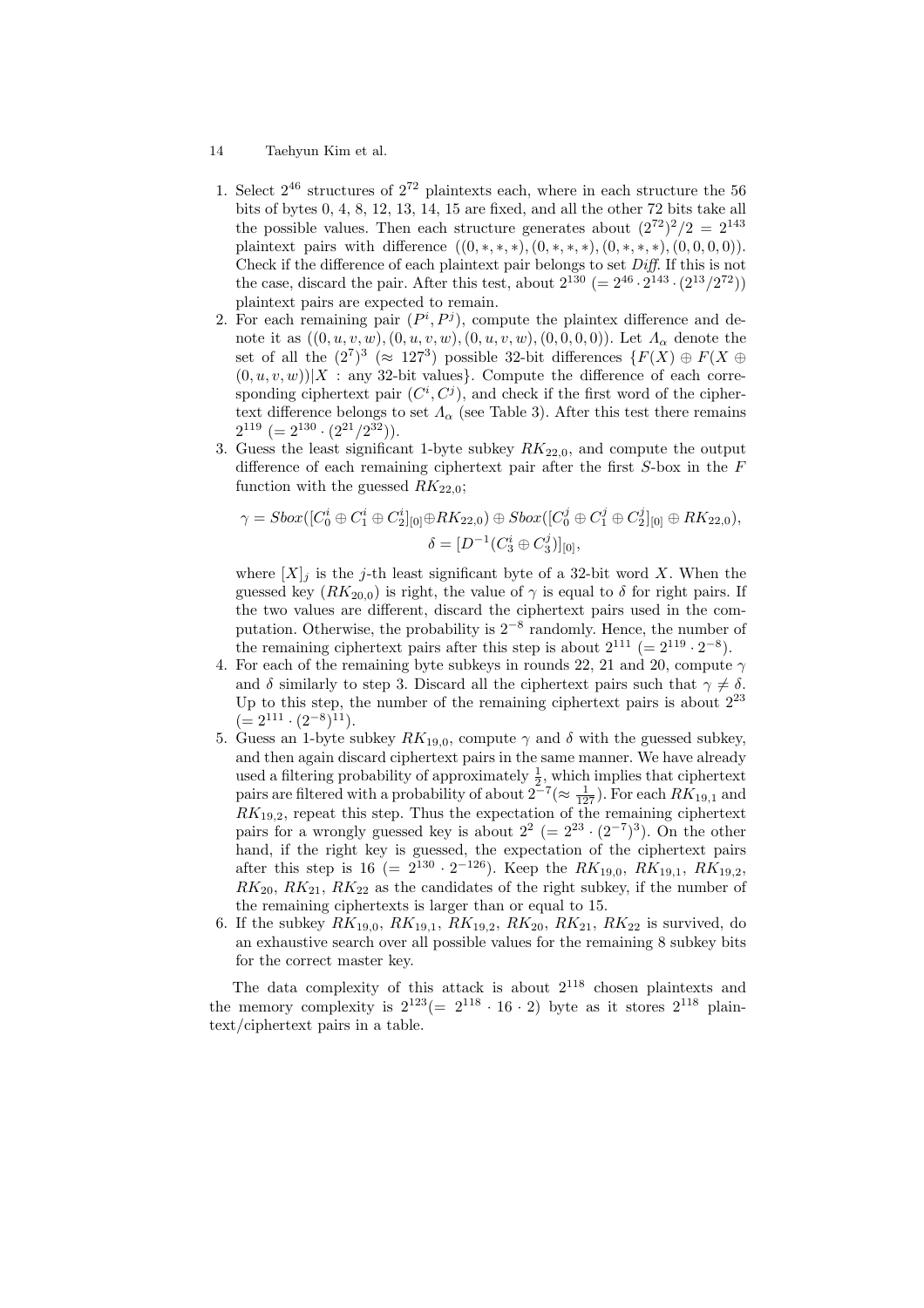The time complexity of this attack is analyzed as follows. In step 3, we partially encrypt  $2^{119}$  ciphertext pairs through one S-box with  $2^8$  guessed keys for  $RK_{22,0}$ , so its time complexity is  $2^{121.54}$  ( $\approx 2^{119} \cdot 2^8 \cdot 2 \cdot \frac{1}{22} \cdot \frac{1}{4}$ ) 22-round SMS4 encryptions. In step 4, since the number of the ciphertext pairs discarded is the same as the number of the keys guessed additionally, the time complexity is the same 2<sup>121</sup>.<sup>54</sup> encryption for each 8-bit guessing phase in step 4 which results in  $12 \cdot 2^{121.54}$  encryption in total for steps 3-4. In step 5, the time complexity is  $2^{122.54}$ for each 8-bit key guessing phase as it uses a filtering probability of approximately  $\frac{1}{2}$  for remaining ciphertexts, and thus the time complexity up to step 5 is about  $\bar{2}^{125.71}$  ( $\approx 12 \cdot 2^{121.54} + 3 \cdot 2^{122.54}$ ) 22-round SMS4 encryptions. By the Poisson distribution  $X \sim Poi(\lambda = 2^2)$ ,  $Pr_X[X > 14] \approx 2^{-15.61}$ , the expectation of wrong subkeys suggested in step 5 is about  $2^{104.39}$  (=  $2^{120} \cdot 2^{-15.61}$ ). The exhaustive search in step 6 has a time complexity of  $2^{112.39}$  (=  $2^{104.39} \cdot 2^8$ ) encryptions by the structural property of the key schedule. Thus, the total time complexity of this attack is approximately  $2^{125.71}$  22-round SMS4 encryptions. The success rate of this attack is 0.6 due to the fact that  $Pr_X[X > 14] \approx 0.6$  by the Poisson distribution  $X \sim Poi(\lambda = 2^4)$  for the right key.

### 5 Boomerang and Rectangle Attacks on 18-Round SMS4

In this section, we introduce 16-round boomerang and rectangle distinguishers of SMS4 and show that they can be used to devise key recovery boomerang and rectangle attacks on 18-round SMS4.

#### 5.1 15-round boomerang and rectangle distinguishers of SMS4

The boomerang and rectangle distinguishers are both based on two short differential characteristics with high probabilities. In order to keep the number of active S-boxes in our differential characteristics as low as possible, we use the following two differentials through the  $F$  function;

(i)  $\alpha \rightarrow \beta$  ( $HW_b(\alpha) = 1$ ,  $HW_b(\beta) = 4$ ), (ii)  $\alpha \oplus \beta \rightarrow \alpha$  ( $HW_b(\alpha \oplus \beta) = 4$ ),

where  $HW_b(X)$  is the Hamming Weight of a 32-bit word X in byte. When  $\alpha \rightarrow \beta$  through F is applied, we have one active S-box, while we have four active S-boxes when  $\alpha \oplus \beta \rightarrow \alpha$  through F is applied (this is due to the fact that the branch number of  $D$  is 5). In order to find these characteristics whose multiplied probability is maximal over all values corresponding to  $\alpha$  and  $\beta$ , we have experimented over all possible 256 difference values of  $\alpha$ , and found several  $\alpha$  to produce the maximal probability (for case (i) 2<sup>-6</sup>, for case (ii) 2<sup>-28</sup>). In our attack we adopt  $\alpha = 00000000g_x$  and  $\beta = 72$  *cd cd bf<sub>x</sub></sub>*. Using these two characteristics of the  $F$  function we can make a first 9-round differential characteristic with probability  $2^{-46}$ . Its specified differences to each of 9 rounds along with their probabilities are presented in Table 4.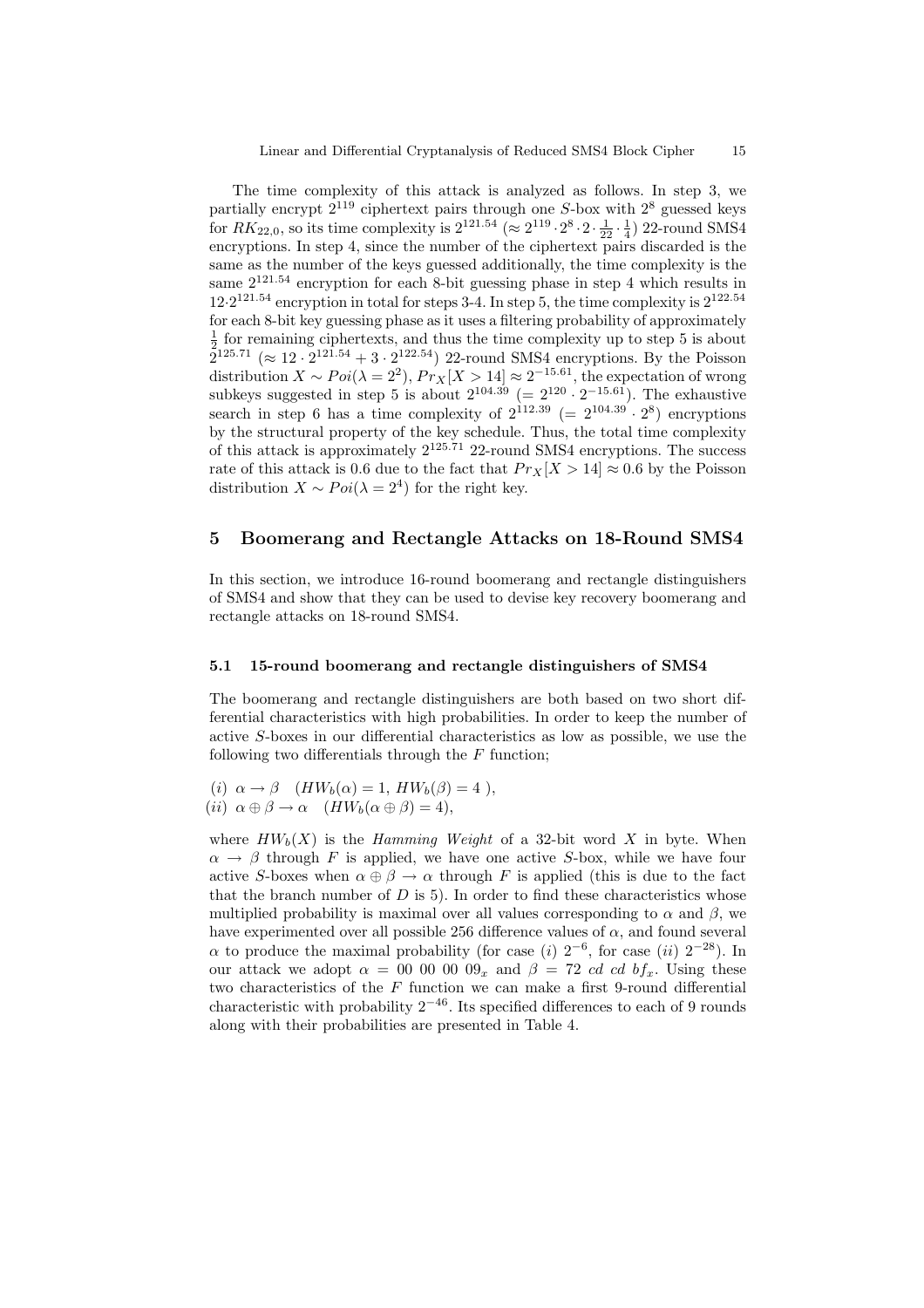Our second 6-round differential characteristic with probability  $2^{-12}$  can be constructed by chopping the 9-round differential characteristic at the both ends, and it is used for  $E_1$  (see Table 5 for details of the second characteristic). Therefore, we can combine them to construct a 15-round boomerang distinguisher with probability  $2^{-116}$  (=  $(2^{-46})^2 \cdot (2^{-12})^2$ ) and a rectangle distinguisher with probability  $2^{-244}$  (=  $2^{-128} \cdot (2^{-46})^2 \cdot (2^{-12})^2$ ). As for a random permutation, the probabilities of our distinguishers are  $2^{-128}$  (<  $2^{-116}$ ) and  $2^{-256}$  (<  $2^{-244}$ ), respectively.

Table 4. 9-round differential characteristic of SMS4

| Round          | Input                                                    | Prob. case   |         |
|----------------|----------------------------------------------------------|--------------|---------|
| $\overline{i}$ | $\Delta = (0, \alpha \oplus \beta, 0, \beta)$            | $\mathbf{1}$ |         |
| $i+1$          | $(\alpha \oplus \beta, 0, \beta, \beta)$                 | $2^{-9}$     | (i)     |
| $i+2$          | $(0, \beta, \beta, \alpha \oplus \beta)$                 |              |         |
| $i+3$          | $(\beta, \beta, \alpha \oplus \beta, \alpha)$            | 27           | $\iota$ |
| $i+4$          | $(\beta, \alpha \oplus \beta, \alpha, \beta)$            | -1           |         |
| $i+5$          | $(\alpha \oplus \beta, \alpha, \beta, \beta)$            | 1            |         |
| $i+6$          | $(\alpha, \beta, \beta, \alpha)$                         | $2^{-}$      | (i)     |
| $i+7$          | $(\beta, \beta, \alpha, \alpha \oplus \beta)$            | $2^{-6}$     | (i)     |
| $i+8$          | $(\beta, \alpha, \alpha \oplus \beta, \beta)$            | $\mathbf{1}$ |         |
| $i+9$          | $\Delta^* = (\alpha, \alpha \oplus \beta, \beta, \beta)$ |              |         |

Table 5. 6-round differential characteristic of SMS4

| Round               | Input                                                    | Prob. case   |     |
|---------------------|----------------------------------------------------------|--------------|-----|
| $\boldsymbol{\eta}$ | $\nabla^* = (\beta, \beta, \alpha \oplus \beta, \alpha)$ |              |     |
| $i+1$               | $(\beta, \alpha \oplus \beta, \alpha, \beta)$            |              |     |
| $i+2$               | $(\alpha \oplus \beta, \alpha, \beta, \beta)$            |              |     |
| $i+3$               | $(\alpha, \beta, \beta, \alpha)$                         |              | (i) |
| $i+4$               | $(\beta, \beta, \alpha, \alpha \oplus \beta)$            |              | (i) |
| $i+5$               | $(\beta, \alpha, \alpha \oplus \beta, \beta)$            | $\mathbf{1}$ |     |
| $i+6$               | $\nabla = (\alpha, \alpha \oplus \beta, \beta, \beta)$   |              |     |

# 5.2 Extension to a 16-round boomerang distinguisher of SMS4

In this subsection, we extend the 15-round boomerang distinguisher to a 16-round distinguisher with a same probability  $2^{-116}$  by taking advantage of unbalanced Feistel structure. Denote the 16 rounds of SMS4 by  $E = E_1 \circ E_* \circ E_0$ , where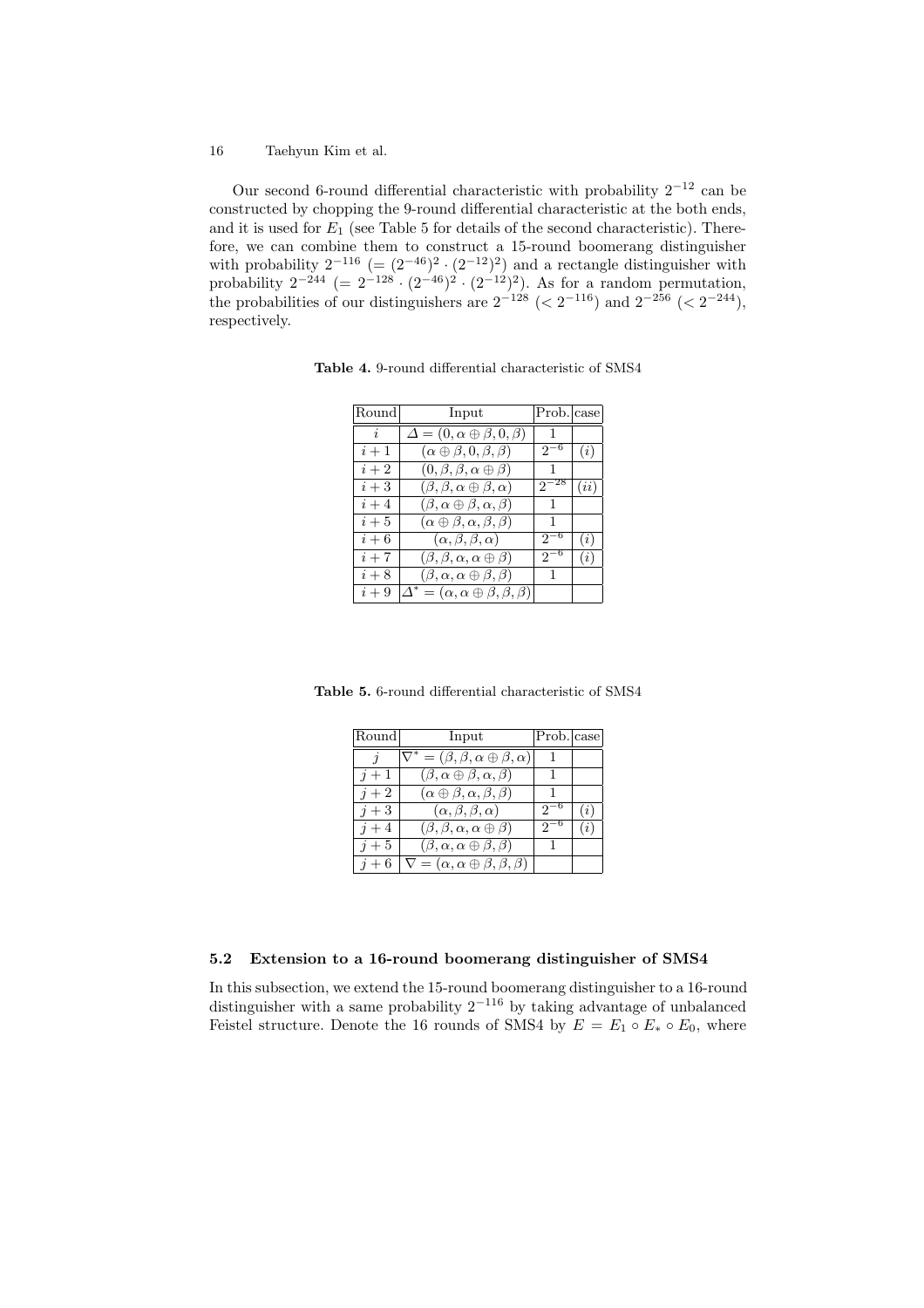$E_0$  is rounds 1–9,  $E_*$  is round 10 and  $E_1$  is rounds 11–16. Let  $P^1$ ,  $P^2$  be the plaintexts which follow our 9-round differential characteristic, i.e.,  $P^1 \oplus P^2 = \Delta$ and the output difference after 9 rounds of  $P^1$  and  $P^2 = \Delta^*$ . Denote the output values after 9 rounds of  $P^1$  and  $P^2$  by  $(x_0, x_1, x_2, x_3)$  and  $(x_0 \oplus \alpha, x_1 \oplus \alpha \oplus \alpha)$  $(\beta, x_2 \oplus \beta, x_3 \oplus \beta)$ , respectively, then the output values after 10 rounds of  $P^1$ and  $P^2$  are  $X^1 = (x_1, x_2, x_3, t), X^2 = (x_1 \oplus \alpha \oplus \beta, x_2 \oplus \beta, x_3 \oplus \beta, t')$ , where  $t \oplus t' = F(x_1 \oplus x_2 \oplus x_3 \oplus RK_{10}) \oplus F(x_1 \oplus x_2 \oplus x_3 \oplus \alpha \oplus \beta \oplus RK_{10}) \oplus \alpha.$ Assume that on the two other faces of the boomerang we have difference  $\nabla^*$ coming from below (see Fig. 4). Let  $X^3$  and  $X^4$  be the intermediate values after 10 rounds of the plaintexts  $P^3$  and  $P^4$  whose corresponding ciphertexts  $C^3 = C^1 \oplus \nabla$  and  $C^4 = C^2 \oplus \nabla$ , where  $C^1$  and  $C^2$  are the ciphertexts of  $P^1$ and  $P^2$ . Then by our assumption  $X^3 = (x_1 \oplus \beta, x_2 \oplus \beta, x_3 \oplus \alpha \oplus \beta, t \oplus \alpha)$  and  $X^4 = (x_1 \oplus \alpha, x_2, x_3 \oplus \alpha, t' \oplus \alpha)$ . As a consequence, their intermediate values after 1 round decryption are as follows:

$$
E_*^{-1}(X^3) = (t \oplus \alpha \oplus F(x_1 \oplus x_2 \oplus x_3 \oplus \alpha \oplus \beta \oplus RK_{10}), x_1 \oplus \beta, x_2 \oplus \beta, x_3 \oplus \alpha \oplus \beta),
$$
  

$$
E_*^{-1}(X^4) = (t' \oplus \alpha \oplus F(x_1 \oplus x_2 \oplus x_3 \oplus RK_{10}), x_1 \oplus \alpha, x_2, x_3 \oplus \alpha).
$$

Thus  $E_*^{-1}(X^3) \oplus E_*^{-1}(X^4) = \Delta^*$  which is the output difference of the first characteristic (the first word of  $\alpha$  difference is due to the fact that  $t \oplus t' =$  $F(x_1 \oplus x_2 \oplus x_3 \oplus RK_{10}) \oplus F(x_1 \oplus x_2 \oplus x_3 \oplus \alpha \oplus \beta \oplus RK_{10}) \oplus \alpha$ . This 16-round boomerang distinguisher has a same probability  $2^{-116}$  (=  $(2^{-46})^2 \cdot (2^{-12})^2$ ) as the 15-round boomerang distinguisher. Latter, it is used to mount a key recovery attack on 18-round SMS4.



Fig. 4. The free pass of the boomerang through  $E_*$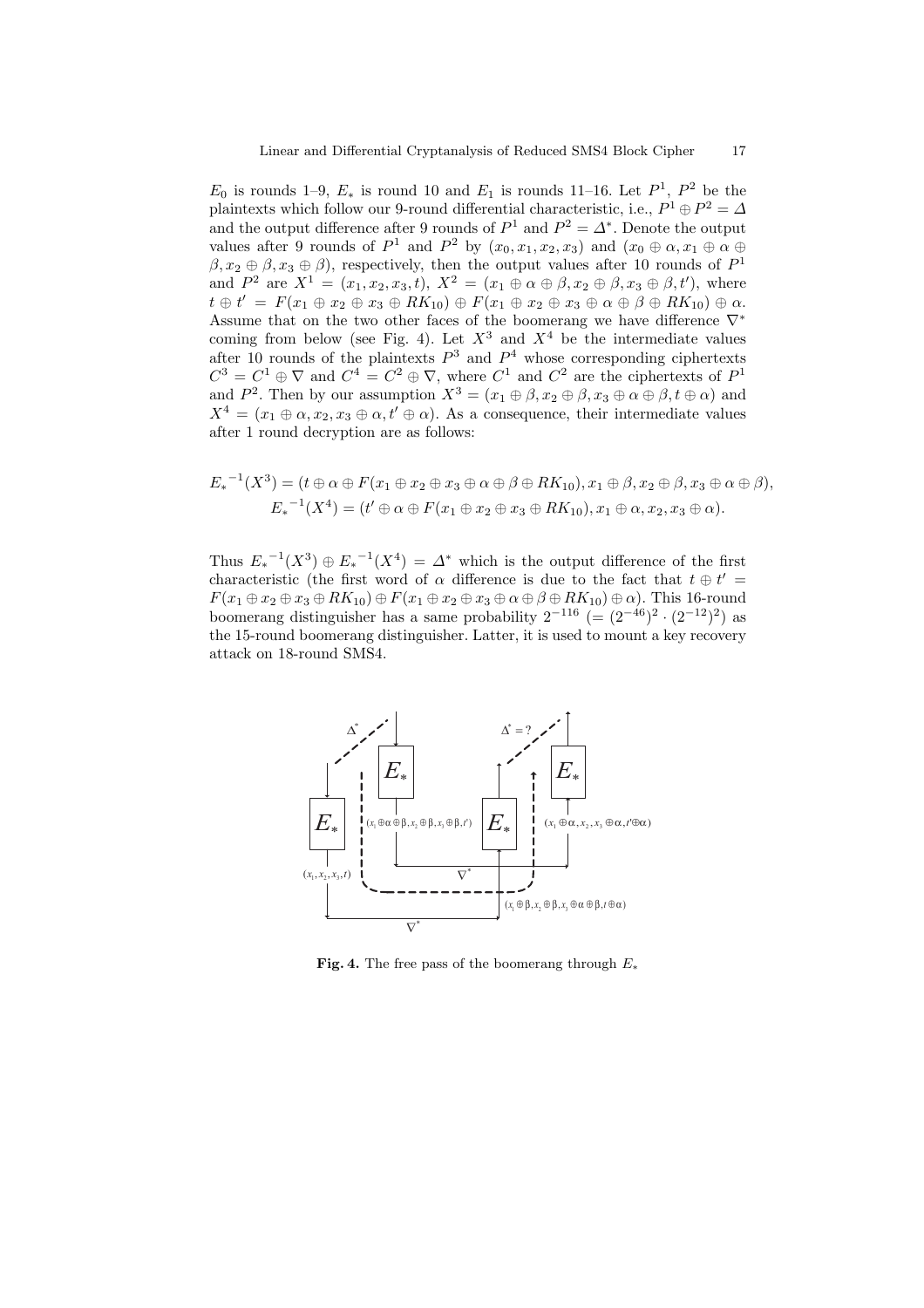#### 5.3 Extension to a 16-round rectangle distinguisher of SMS4

Similarly to the process of the extension to the 16-round boomerang distinguisher, we can interleave for free a 1-round differential into our 15-round rectangle distinguisher. Given the same 16-round SMS4 denoted by  $E = E_1 \circ E_* \circ E_0$ , we assume that  $(P^1, P^2)$  and  $(P^3, P^4)$  are two plaintext pairs which follow the first 9-round differential characteristic for  $E_0$ . Denote the output values after 9 rounds of  $P^1$ ,  $P^2$ ,  $P^3$  and  $P^4$  by  $X^1$ ,  $X^2$ ,  $X^3$  and  $X^4$ , then by our assumption,

$$
X1 = (x1, x2, x3, x4)
$$
  
\n
$$
X2 = (x1 \oplus \alpha, x2 \oplus \alpha \oplus \beta, x3 \oplus \beta, x4 \oplus \beta)
$$
  
\n
$$
X3 = (x'1, x'2, x'3, x'4)
$$
  
\n
$$
X4 = (x'1 \oplus \alpha, x'2 \oplus \alpha \oplus \beta, x'3 \oplus \beta, x'4 \oplus \beta)
$$

where  $x_i$  and  $x'_i$  are determined by the plaintexts and key. It follows that their output values after 1 round encryption are as follows:

$$
E_*(X^1) = (x_2, x_3, x_4, x_1 \oplus F(x_2 \oplus x_3 \oplus x_4 \oplus RK_{10}))
$$
  
\n
$$
E_*(X^2) = (x_2 \oplus \alpha \oplus \beta, x_3 \oplus \beta, x_4 \oplus \beta, x_1 \oplus \alpha \oplus F(x_2 \oplus x_3 \oplus x_4 \oplus \alpha \oplus \beta \oplus RK_{10}))
$$
  
\n
$$
E_*(X^3) = (x_2', x_3', x_4', x_1' \oplus F(x_2' \oplus x_3' \oplus x_4' \oplus RK_{10}))
$$
  
\n
$$
E_*(X^4) = (x_2' \oplus \alpha \oplus \beta, x_3' \oplus \beta, x_4' \oplus \beta, x_1' \oplus \alpha \oplus F(x_2' \oplus x_3' \oplus x_4' \oplus \alpha \oplus \beta \oplus RK_{10}))
$$

If  $E_*(X^1) \oplus E_*(X^3) = \nabla^*$  with probability  $2^{-128}$ , then the following conditions are obtained;

$$
x_2 \oplus x_2' = \beta \tag{11}
$$

$$
x_3 \oplus x_3' = \beta \tag{12}
$$

$$
x_4 \oplus x_4' = \alpha \oplus \beta \tag{13}
$$

$$
x_1 \oplus x_1' \oplus F(x_2 \oplus x_3 \oplus x_4 \oplus RK_{10}) \oplus F(x_2' \oplus x_3' \oplus x_4' \oplus RK_{10}) = \alpha \qquad (14)
$$

It is easy to check that summing over Eqs. (11) (12) and (13) induces the following Eq. (15)

$$
x_2 \oplus x_3 \oplus x_4 = x'_2 \oplus x'_3 \oplus x'_4 \oplus \alpha \oplus \beta. \tag{15}
$$

By applying Eq.  $(15)$  to Eq.  $(14)$  we have

$$
x_1 \oplus F(x_2 \oplus x_3 \oplus x_4 \oplus \alpha \oplus \beta \oplus RK_{10})) \oplus
$$
  
\n
$$
x'_1 \oplus F(x'_2 \oplus x'_3 \oplus x'_4 \oplus \alpha \oplus \beta \oplus RK_{10})) = \alpha
$$
 (16)

Thus, by Eqs. (11), (12), (13) and (16),  $E_*(X^2) \oplus E_*(X^4) = \nabla^*$ . See Fig. 5 for an illustration of this effect. This 16-round rectangle distinguisher has a same probability  $2^{-244}$  (=  $2^{128} \cdot (2^{-46})^2 \cdot (2^{-12})^2$ ) as the 15-round rectangle distinguisher. Later, it is used to mount a key recovery attack on 18-round SMS4.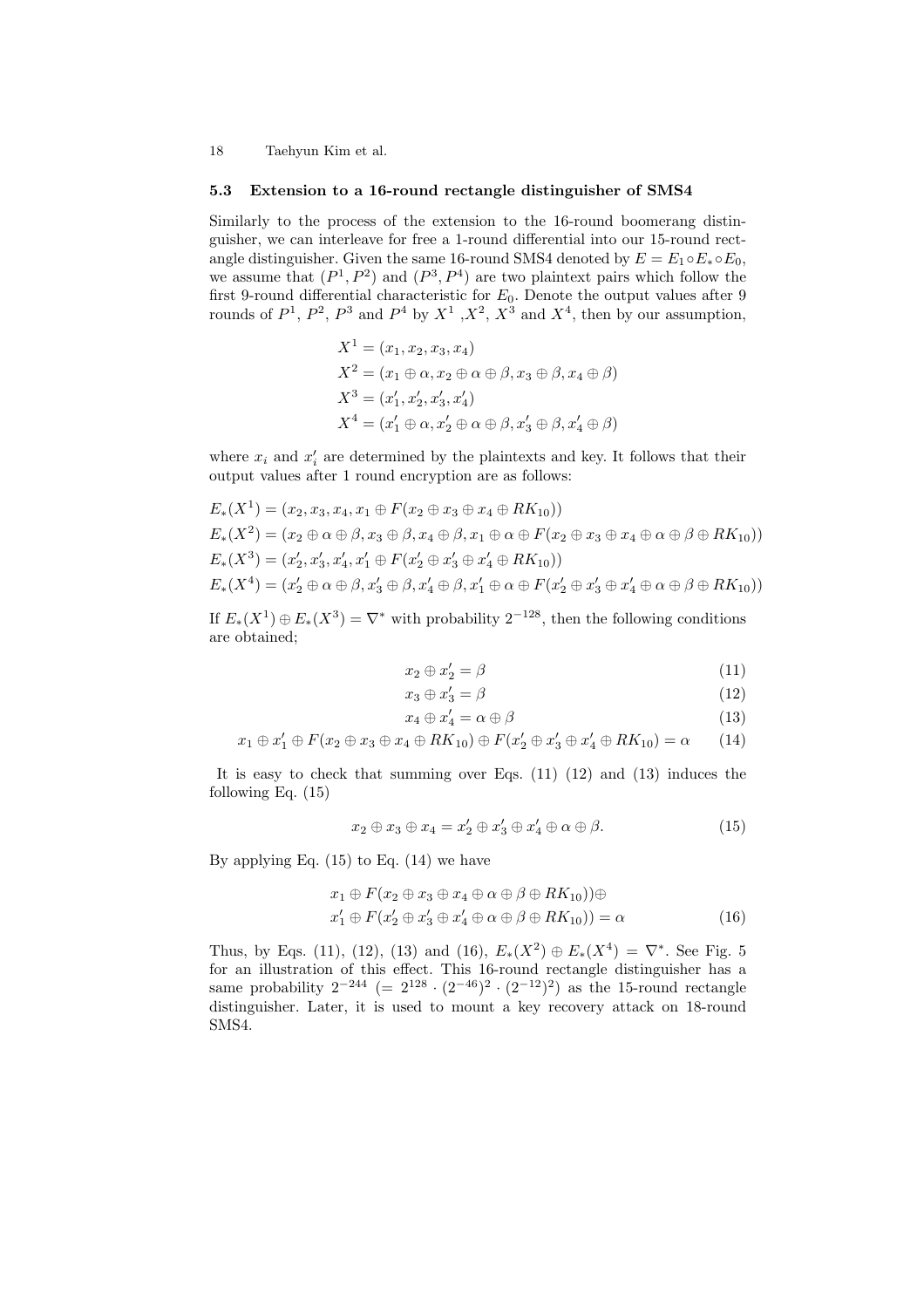

Fig. 5. The free pass of the rectangle through  $E_*$ 

### 5.4 Boomerang attack procedure

In this subsection, we introduce a boomerang attack on 18-round SMS4. We apply our 16-round boomerang distinguisher to rounds 3–18, retrieve subkeys of rounds 1 and 2, and then recover the master key. First of all, we collect plaintext structures; the plaintext pairs in each structure have a difference of the form  $(*,*,0,\alpha \oplus \beta)$ . Then, we ask for encryption and decryption of each structure with a boomerang attack scenario. The key guessing phase is similar to a differential attack; based on the 8-bit filtering property, our key recovery attack is applied to 18-round SMS4. Let  $\Lambda$  denote the set of all the  $(2^7)^4 (\approx 127^4)$ possible values of  $\{F(X) \oplus F(X \oplus \alpha \oplus \beta) \oplus \beta | X : \text{any } 32\text{-bit values}\}.$  The attack algorithm goes as follows:

- 1. Generate a structure  $G = (S^1, S^2)$  of  $2^{65}$  plaintexts, where  $S^1$  and  $S^2$  are the sets of  $2^{64}$  plaintexts each whose forms are of  $(*,*,A,B)$  and  $(*,*,A,B \oplus )$  $\alpha \oplus \beta$ ) for any fixed 32-bit words A and B, respectively. We prepare  $2^{54}$ structures by changing the values of A and B (note that  $2^{54}$  structures generate about  $2^{182}$  (=  $2^{54} \cdot (2^{64})^2$ ) plaintext pairs whose differences are of the form  $(*,*,0,\alpha \oplus \beta)$ , equivalently,  $2^{118}$  (=  $2^{182} \cdot 2^{-64}$ ) encrypted plaintext pairs with difference  $\Delta$  after 2 rounds).
- 2. Ask for the encryption of G and compute  $E(G) \oplus \nabla$ .
- 3. Ask for the decryption of  $E(G) \oplus \nabla$ , and denote these plaintext sets by  $H = (S^3, S^4).$
- 4. For all the plaintext pairs  $P^3 \in S^3$  and  $P^4 \in S^4$  in H, compute  $P^3 \oplus P^4$ , and check if the last three words belong to  $\{(A, 0, \alpha \oplus \beta)\}\$  (see Table 6). If not, discard corresponding the pair. After this test, there remains  $2^{114}$ (=  $2^{182} \cdot 2^{-4} \cdot 2^{-32} \cdot 2^{-32}$ ) plaintext pairs in H, equivalently  $2^{114}$  quartets in G and H, denoted  $(P^1, P^2, P^3, P^4)$ , where  $P^i \in S^i$ .
- 5. Guess the least significant 1-byte subkey  $RK_{1,0}$ , and compute the output difference of each remaining plaintext pair  $(P^3, P^4)$  after the first S-box in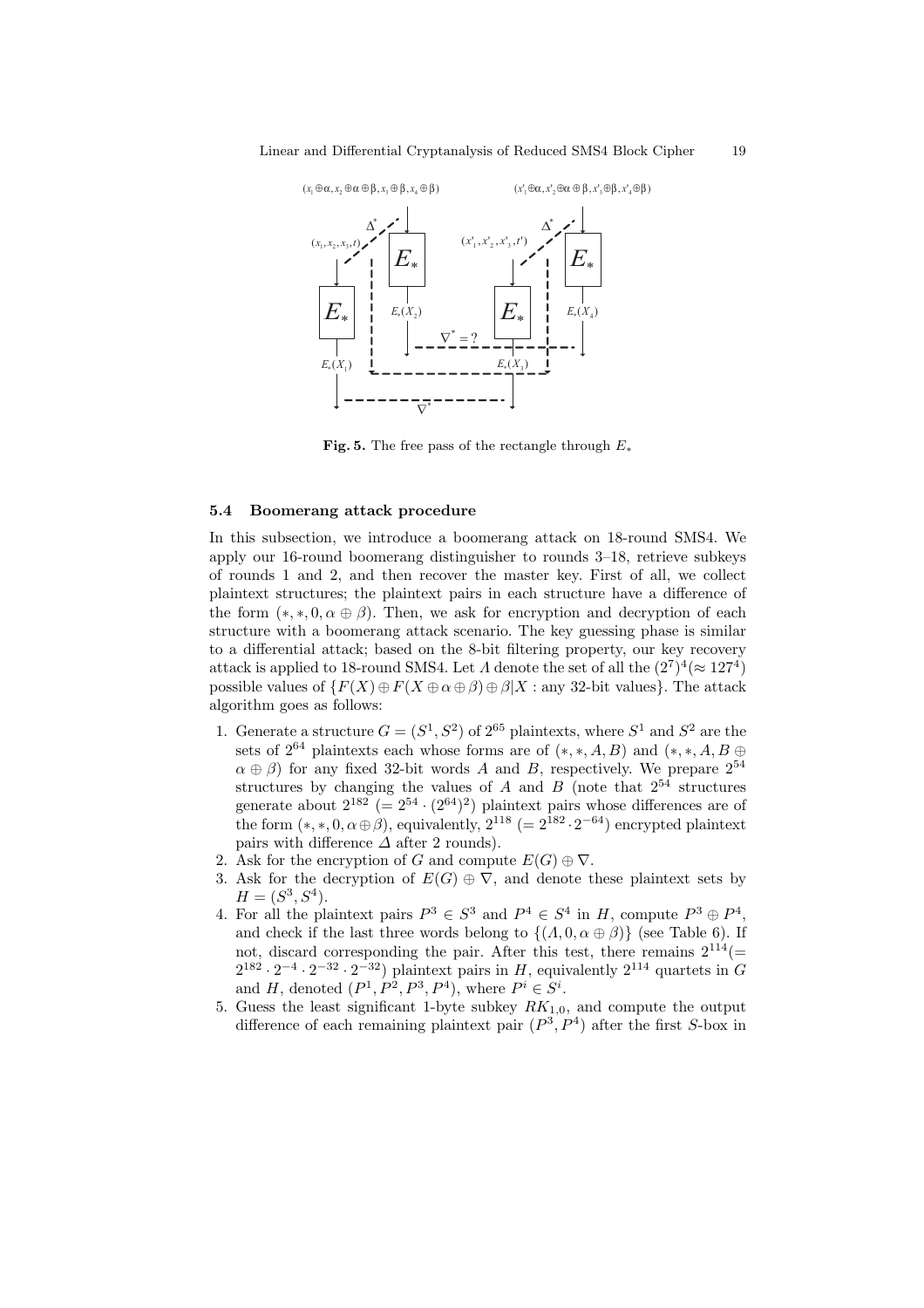the  $F$  function;

$$
\gamma = \text{Sbox}([P_1^3 \oplus P_2^3 \oplus P_3^3]_{[0]} \oplus RK_{1,0}) \oplus \text{Sbox}([P_1^4 \oplus P_2^4 \oplus P_3^4]_{[0]} \oplus RK_{1,0}),
$$

$$
\delta = [D^{-1}(P_0^3 \oplus P_0^4)]_{[0]}.
$$

When the guessed key  $(RK_{1,0})$  is right, the value of  $\gamma$  is equal to  $\delta$  for right quartets. If the two values are different, discard the plaintext quartets used in the computation. Otherwise, the probability is  $2^{-8}$  randomly. Hence, the number of the remaining plaintext quartets after this step is about  $2^{106}$ (=  $2^{114} \cdot 2^{-8}$ ).

6. For the  $RK_{1,0}$  guessed in step 5, compute the output difference of each of the plaintext pairs  $(P^1, P^2)$  in G corresponding to the remaining pairs  $(P^3, P^4)$ (i.e.,  $P^i \in S^i$ ) after the first S-box in the F function;

$$
\gamma = \text{Sbox}([P_1^1 \oplus P_2^1 \oplus P_3^1]_{[0]} \oplus RK_{1,0}) \oplus \text{Sbox}([P_1^2 \oplus P_2^2 \oplus P_3^2]_{[0]} \oplus RK_{1,0}),
$$

$$
\delta = [D^{-1}(P_0^1 \oplus P_0^2)]_{[0]}.
$$

Similarly to the above step, if the two values are different, discard the plaintext quartets used in the computation. Hence, the number of the remaining quartets after this step is about  $2^{98} (= 2^{106} \cdot 2^{-8}).$ 

- 7. For each of the remaining byte subkeys in round 1, compute  $\gamma$  and  $\delta$  pair by pair similarly to steps 5 and 6. Discard all the plaintext quartets such that  $\gamma \neq \delta$ . Up to this step, the number of the remaining plaintext quartets is about  $2^{50} (= 2^{98} \cdot (2^{-8})^6)$ .
- 8. Guess an 1-byte subkey  $RK_{2,0}$ , compute  $\gamma$  and  $\delta$ , and then again discard plaintext quartets in the same manner. We have already used a filtering probability of approximately  $\frac{1}{2}$ , which implies that plaintext quartets are filtered with probability  $2^{-7} (\approx \frac{1}{127})$  at this stage. For each of  $RK_{2,1}$ ,  $RK_{2,3}$ and  $RK_{2,3}$ , repeat this step. Thus the expectation of the remaining plaintext quartets for a wrongly guessed key is about  $2^{-6} (= 2^{50} \cdot (2^{-7})^8)$ . On the other hand, if the right key is guessed, the expectation of the remaining quartets after this step is  $4 (= 2^{118} \cdot 2^{-116})$  due to our 16-round boomerang distinguisher. Keep the  $RK_1$  and  $RK_2$  as the candidates of the right subkey, if the number of the remaining quartets is larger than or equal to 3.
- 9. If the subkey  $RK_1$  and  $RK_2$  is survived, do an exhaustive search over all possible values for the remaining 64 subkey bits for the correct master key.

Table 6. First two-round differential before our boomerang distinguisher

| Round input difference Prob.           |  |
|----------------------------------------|--|
| $(?, \Lambda, 0, \alpha \oplus \beta)$ |  |
| $(\Lambda, 0, \alpha \oplus \beta, 0)$ |  |
| $(0, \alpha \oplus \beta, 0, \beta)$   |  |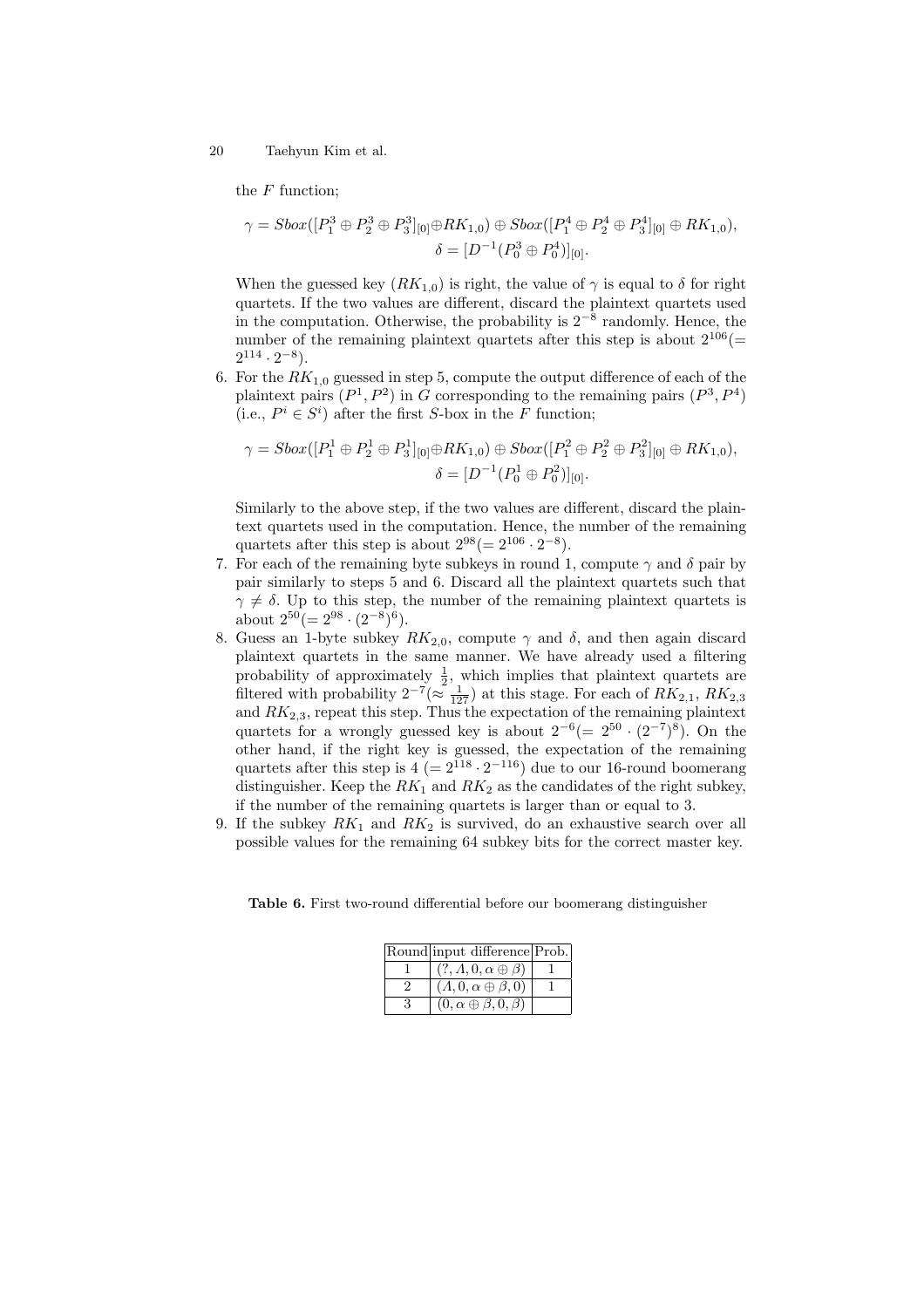The data complexity of this attack is about  $2^{120}$  chosen plaintexts and adaptive chosen ciphertexts as it collect  $2^{54}$  structures of  $2^{65}$  plaintexts each and  $2^{54}$  structures of  $2^{65}$  ciphertexts each, and the memory complexity is  $2^{123}$  $(= 2^{54} \cdot 2^{65} \cdot 16)$  bytes as it stores  $2^{119}$  plaintexts of H in a table.

Step 5 encrypts  $2^{114}$  plaintext pairs in the remaining quartets through one S-box with  $2^8$  guessed keys for  $RK_{1,0}$ , and thus its time complexity is  $2^{116.83}$  $(\approx 2^{114} \cdot 2^8 \cdot 2 \cdot \frac{1}{18} \cdot \frac{1}{4})$  18-round SMS4 encryptions. In step 6, we partially encrypt  $2^{106}$  pairs in the remaining quartets with a guessed key for  $RK_{1,0}$ , so its time complexity is  $2^{108.83}$  ( $\approx 2^{106} \cdot 2^8 \cdot 2 \cdot \frac{1}{18} \cdot \frac{1}{4}$ ) 18-round SMS4 encryptions. In steps 7 and 8, the time complexity is much smaller than  $2^{116.83}$  for each 8-bit key guessing phase, therefore, the time complexity up to step  $8$  is about  $2^{116.83}$ 18-round SMS4 encryptions. By the Poisson distribution  $X \sim Poi(\lambda = 2^{-6})$ ,  $Pr_X[X > 2] \approx 2^{-20.6}$ , the expectation of wrong subkeys suggested in step 9 is about  $2^{43.4}$  (=  $2^{64} \cdot 2^{-20.6}$ ). It follows that the exhaustive search performed in step 9 has a time complexity of  $2^{107.4} (= 2^{43.4} \cdot 2^{64})$  encryptions. Thus, the total time complexity of this attack is approximately  $2^{116.83}$  18-round SMS4 encryptions, and the success rate of this attack is 0.7 due to the fact that  $Pr_X[X > 2] \approx 0.7$ by the Poisson distribution  $X \sim Poi(\lambda = 2^2)$  for the right key.

#### 5.5 Rectangle attack procedure

In our 18-round rectangle attack, we can also conduct a 8-bit filtering process in a same manner. We apply our 16-round rectangle distinguisher to rounds 1–16, retrieve subkeys of rounds 17, 18 and then recover the master key. First of all, we choose  $2^{123}$  plaintext pairs with a difference  $\Delta$ , which generate  $2^{245}$  quartets. Then we compute the differences of the ciphertext quartets  $(C^1, C^3)$  and  $(C^2, C^4)$ whose corresponding plaintext quartets satisfy  $P^1 \oplus P^2 = P^3 \oplus P^4 = \Delta$ , and we check if the first three words of the ciphertext differences belong to  $\{(\beta, \beta, \Lambda)\}$ (see Table 7 for the differential propagation after our rectangle distinguisher, and see Sect. 5.4 for  $\Lambda$ ). After this initial filtering, there remains about  $2^{109}$  $(= 2^{245} \cdot (2^{-32} \cdot 2^{-32} \cdot 2^{28}/2^{32})^2)$  ciphertext quartets. The attack procedure is similar to our boomerang attack except that we conduct a 8-bit filtering precess with ciphertext quartets instead of plaintext quartets; for each of the guessed 8-bit subkey for rounds 18 and 17, we check whether the computed differences  $\gamma$ equals  $\delta$  with another ciphertext pairs  $(C^1, C^3)$  in the quartets, and repeat it with ciphertext pairs  $(C^2, C^4)$  in the quartets. Since we conduct a filtering process 16 times for a 64-bit subkey  $RK_{18}$  and  $RK_{17}$ , the expectation of the remaining ciphertext quartets is about  $2^{-11}$  (=  $2^{109} \cdot (2^{-8})^8 \cdot (2^{-7})^8$ ) (note that a filtering probability is 2<sup>−</sup><sup>7</sup> for each 8-bit subkey of round 17 due to the usage of the initial filtering process). We repeat this process with another  $2^{109}$  ciphertext quartets  $(C^1, C^4)$  and  $(C^2, C^3)$  obtained by the initial filtering process of  $(C^1, C^4)$  and  $(C^2, C^3)$ . If the right key is guessed, the expectation of the remaining quartets after the second iteration is about  $4 (= 2^{245} \cdot 2^{-244} + 2^{245} \cdot 2^{-244})$ , otherwise  $2^{-10}$  $(= 2^{-11} + 2^{-11})$  randomly. If the number of the remaining quartets is larger than or equal to 3, we keep the  $RK_{18}$  and  $RK_{17}$  as the candidates of the right subkey,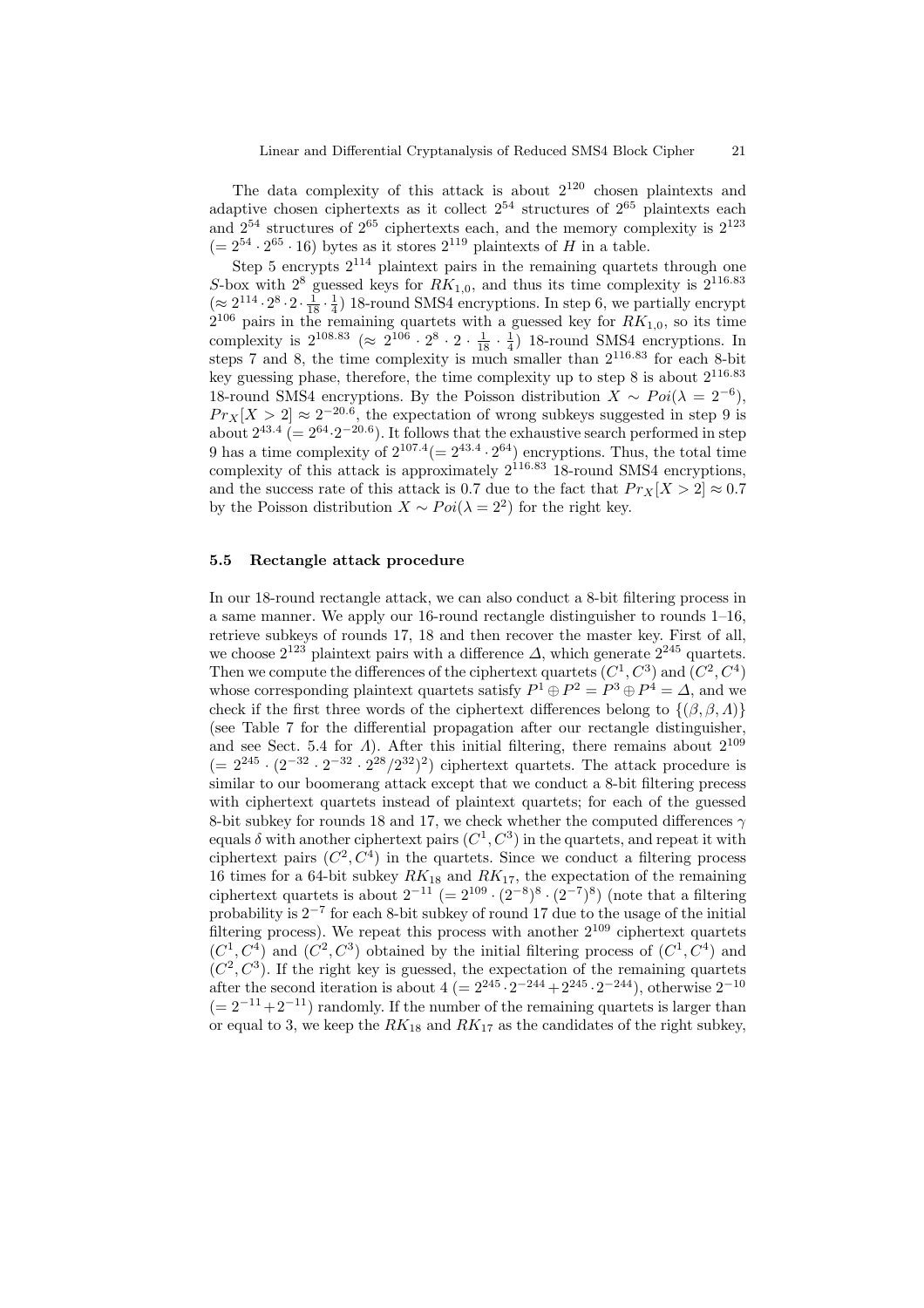and output the materkey by doing an exhaustive search over all possible values for the remaining 64 subkey bits.

|    | Round input difference Prob.                   |  |
|----|------------------------------------------------|--|
|    | $(\alpha, \alpha \oplus \beta, \beta, \beta)$  |  |
| 18 | $(\alpha \oplus \beta, \beta, \beta, \Lambda)$ |  |
|    | $(\beta, \beta, \Lambda, ?)$                   |  |

Table 7. Last two-round differential after our rectangle distinguisher

The data complexity of this attack is about  $2^{124}$  chosen plaintexts and the memory complexity is  $2^{128}$  (=  $2^{123} \cdot 16 \cdot 2$ ) bytes as it stores  $2^{123}$  ciphertext pairs in a table. Similarly to our boomerang attack, the time complexity of this attack is dominated by the first 8-bit subkey guessing phase; we partially encrypt  $2^{109}$  pairs in the remaining quartets through one S-box with  $2^8$  guessed keys for  $RK_{18,0}$ , which leads to  $2^{112.83}$  ( $\approx 2 \cdot 2^{109} \cdot 2^8 \cdot 2 \cdot \frac{1}{18} \cdot \frac{1}{4}$ ) 18-round SMS4 encryptions. Note that the expectation of wrong subkeys loaded to the last step is about  $2^{31.42}$  (=  $2^{64} \cdot 2^{-32.58}$ ) by the Poisson distribution  $X \sim Poi(\lambda = 2^{-10})$ ,  $Pr_X[X > 2] \approx 2^{-32.58}$ . It results in a time complexity of  $2^{95.42}$  (=  $2^{31.42} \cdot 2^{64}$ ) encryptions for the exhaustive search phase. Therefore, the time complexity of this attack is 2<sup>112</sup>.<sup>83</sup> 18-round SMS4 encryptions, and the success rate of this attack is 0.7 due to the fact that  $Pr_X[X > 2] \approx 0.7$  by the Poisson distribution  $X \sim Poi(\lambda = 2^2)$  for the right key.

# 6 Conclusion

In this paper, we have presented a linear and a differential attacks on 22-round reduced SMS4, a boomerang and a rectangle attacks on 18-round reduced SMS4. To summarize, our 22-round linear attack requires  $2^{117}$  known plaintexts,  $2^{109}$ memory bytes,  $2^{109.86}$  encryptions and  $2^{120.39}$  arithmetic operations, while our 22-round differential attack has a data complexity of  $2^{118}$  chosen plaintexts, a memory complexity of  $2^{123}$  bytes and a time complexity of  $2^{125.71}$  encryptions. All these attacks are better than the previously best known attack on SMS4. Futhermore, we have presented best known boomerang and rectangle attacks on SMS4; our 18-round boomerang attack requires  $2^{120}$  chosen plaintexts and adaptive chosen ciphertexts,  $2^{123}$  memory and  $2^{116.83}$  encryptions while our 18round rectangle attack has a data complexity of  $2^{124}$  chosen plaintexts, a memory complexity of  $2^{128}$  bytes and a time complexity of  $2^{112.83}$  encryptions. We believe that the cryptanalytic techniques presented in this paper would be useful for the future analysis of SMS4 and for other unbalanced Feistel cipher with incomplete diffusion. It should be clear, however, that none of these attacks presents a realistic threat to the security of full 32-round SMS4.